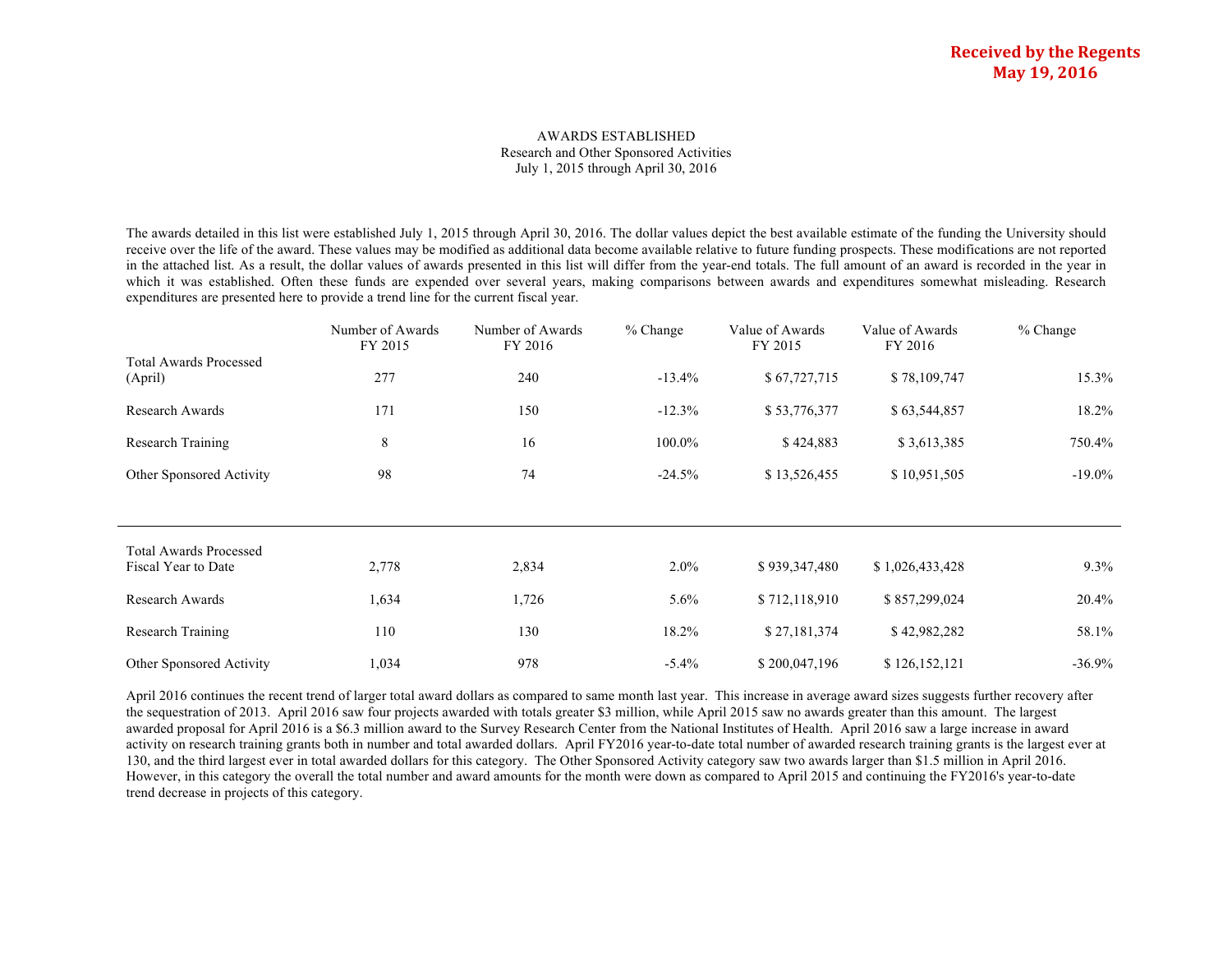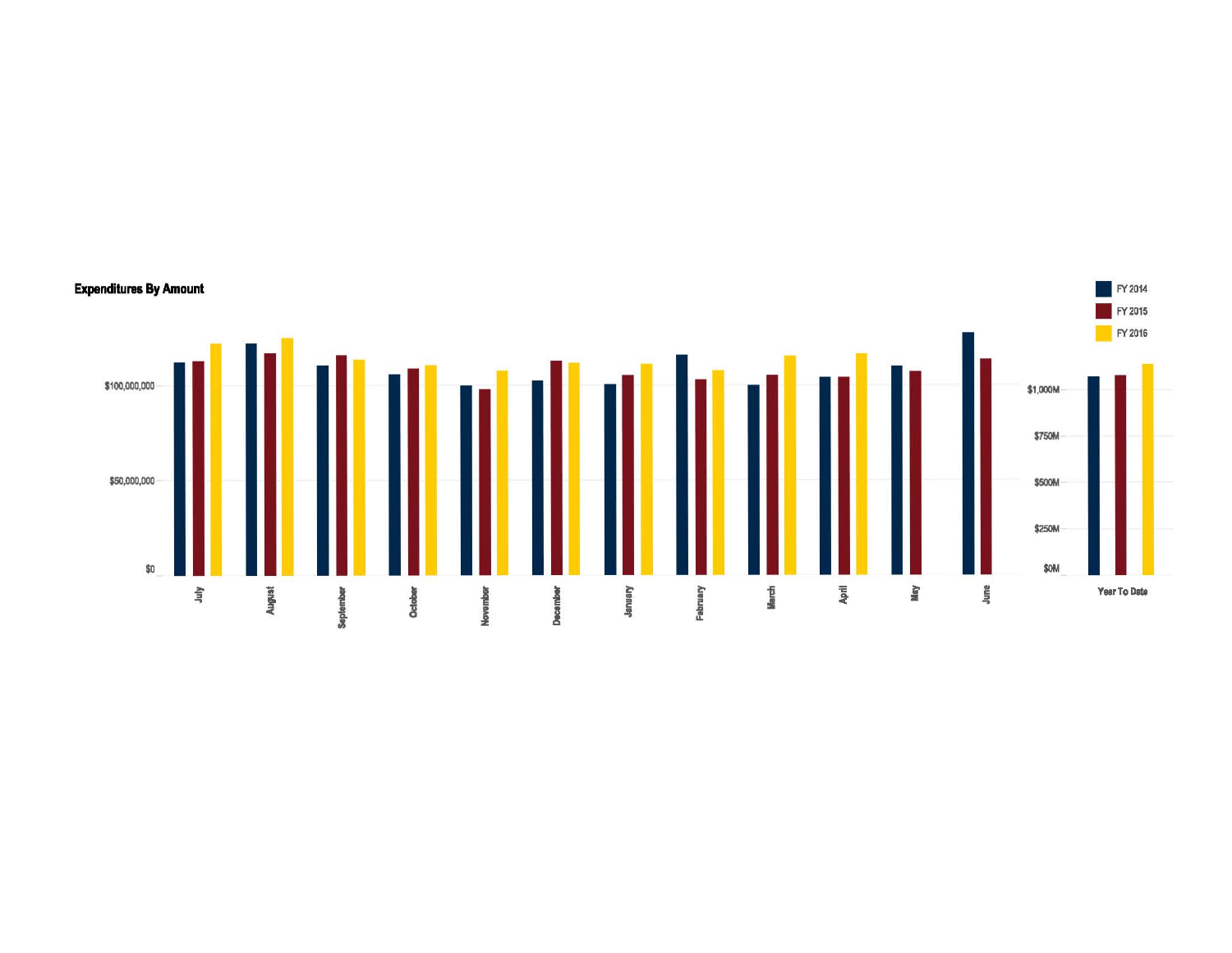

Awards By Amount  $\blacksquare$  FY 2014

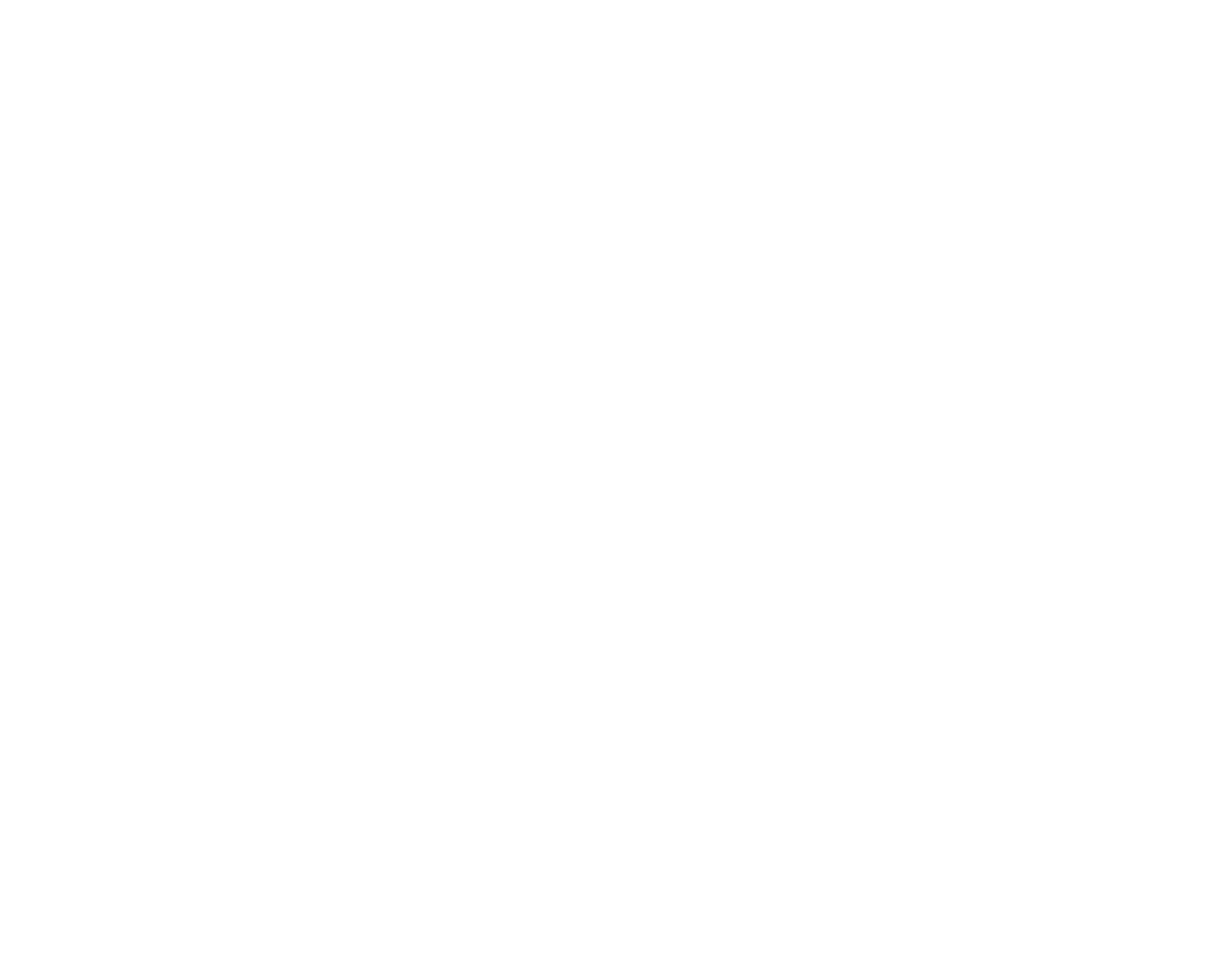# **AWARDS ESTABLISHED FOR RESEARCH AND OTHER SPONSORED ACTIVITIES**

# **April 01, 2016 through April 30, 2016**

The awards listed here by direct sponsor were established during the month designated in the heading above. For each award, the listing includes the award title, the principal investigator(s), the proposal administrative department, participating investigators with specified effort, the estimated amount awarded for the award period, and the estimated award period.

# **2016-Ford Alliance**

*Low-cost bio-based carbon fiber precursor*

NINA LIN (Chemical Engineering Dept)

\$200,000 03/28/2016 - 03/27/2018

# **AbbVie**

*AbbVie Consulting Agreement* 

MATTHIAS KRETZLER (Int Med-Nephrology) \$17,000 04/07/2016 - 04/06/2017

# **ACCESS**

*Public Allies Partner (Year 3) ACCESS*

TRACY SMITH HALL (Dbn Office of Metro Impact)

\$40,000 10/12/2015 - 08/11/2016

# **Acerta Pharma BV**

*Randomized Phase 2 Trial of ACP-196 and Pembrolizumab Immunotherapy Dual CHECKpoint Inhibition In Platinum Resistant Metastatic Urothelial Carcinoma (RAPID CHECK study)*

AJJAI SHIVARAM ALVA (Int Med-Hematology/Oncology)

\$395,500 07/10/2015 - 05/31/2017

# **AFOSR**

*Nanocomposite Ion Conductors from Branched Aramid Nanofibers for Zn Thin Film Batteries*

NICHOLAS KOTOV (Chemical Engineering Dept) \$390,000 05/15/2016 - 05/14/2019

# **ALMII**

*Cluster analysis of Al alloys by atom probe tomography*

EMMANUELLE MARQUIS (Materials Science & Engin.)

\$20,000 03/01/2015 - 05/31/2016

# **American Academy of Pediatrics**

*Coordinating Center for Access to Services for Children and Youths with Epilepsy 2015-16 Supplemental funding*

SUCHETA M JOSHI (Pediatrics-Neurology)

\$5,750 09/01/2015 - 08/31/2016

# **American Association of Orthodontists Foundation**

*Defining Molecular Regulation of Dental Mesenchymal Progenitors in Tooth Root Formation and Eruption*

WANIDA ONO (DENT Orthodontics)

\$100,000 07/01/2016 - 06/30/2018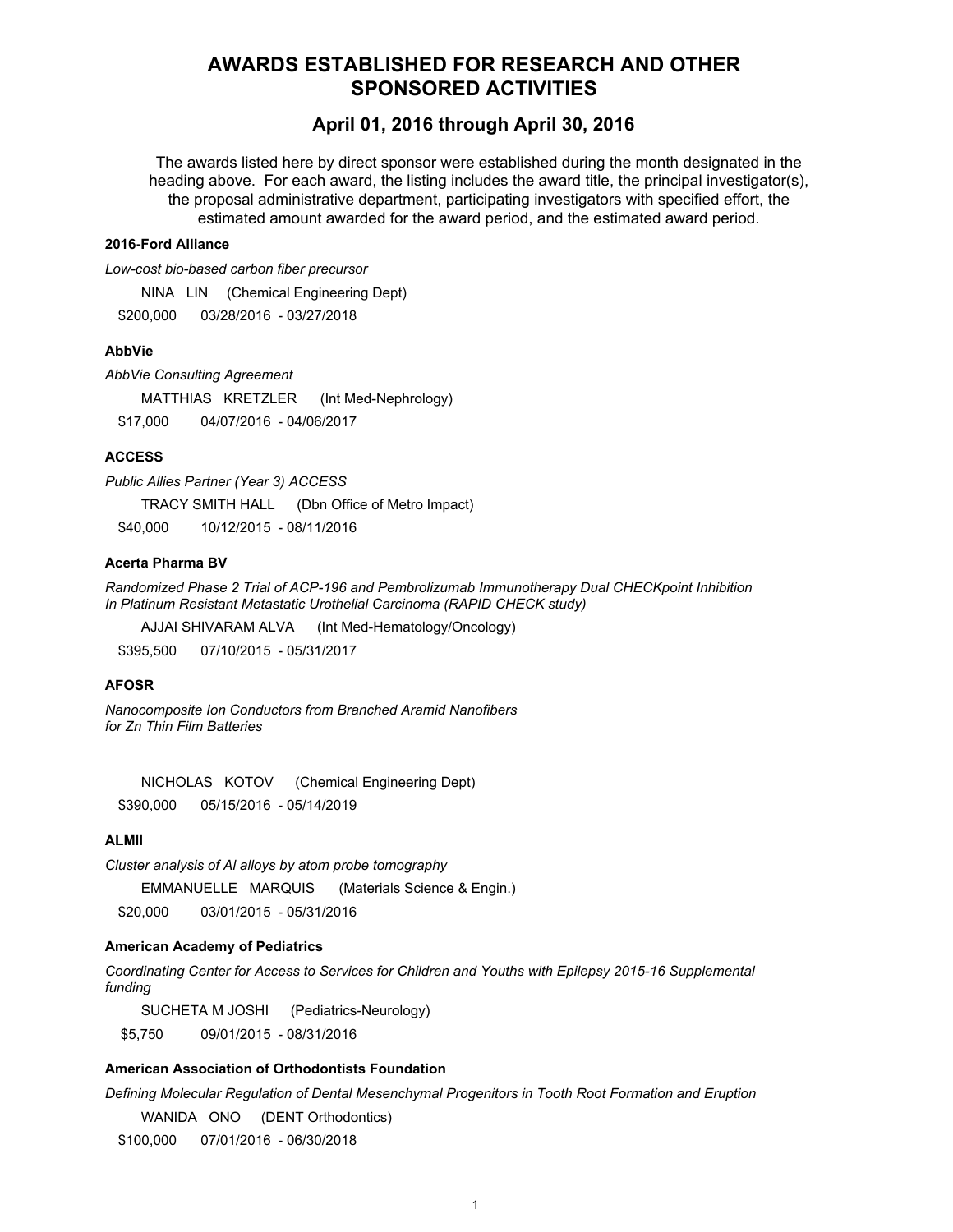## **American Cancer Society**

*The T-cell Receptor in T-cell Lymphoma Pathogenesis*

RYAN WILCOX (Int Med-Hematology/Oncology)

\$792,000 07/01/2016 - 06/30/2020

## **American College of Rheumatology**

*Afton Hassett - ARHP Stipend*

AFTON HASSETT (Anesthesiology Department)

\$22,540 11/16/2015 - 11/15/2018

# **American Council of Learned Societies**

*ACLS Fellowship 2015-2016 Supply-Side Socialism: The Foundations of Neoliberalism in Communist Poland*

BRIAN A PORTER-SZUCS (LSA History) \$70,000 09/01/2016 - 05/31/2017

## **American Lung Association**

*Airways Clinical Research Center (ACRC)*  MEILAN K HAN (Int Med-Pulm./Critical Care) with ALAN PETER-PERCY BAPTIST \$100,000 07/01/2016 - 06/30/2017

# **American Society of Biomechanics**

*A Pilot Longitudinal Study of Motor Behavior in Bipolar Disorder* MELISSA GROSS (School of Kinesiology) \$2,000 05/01/2016 - 04/30/2017

# **American Society of Clinical Oncology**

*The Targeted Agent and Profiling Utilization Registry (TAPUR) Study* AJJAI SHIVARAM ALVA (Int Med-Hematology/Oncology) \$20,000 03/01/2016 - 02/28/2021

# **AnnArbor.com**

*The Economic Outlook for Washtenaw County* GEORGE A FULTON (IRLEE) \$12,000 02/01/2016 - 07/31/2016

## **Ann Arbor VA IPA**

*IPA Valeria Shipp*

MARCIA ANN VALENSTEIN (Psych Vamc)

\$28,311 04/11/2016 - 09/30/2016

*VA IPA for Aimee Myers March-Aug 2016*

SAMEER D SAINI (Int Med-Gastroenterology)

\$15,859 03/01/2016 - 08/31/2016

## *IPA Matheos Yosef*

KARA ZIVIN (Psych Vamc) \$107,248 05/01/2016 - 04/30/2017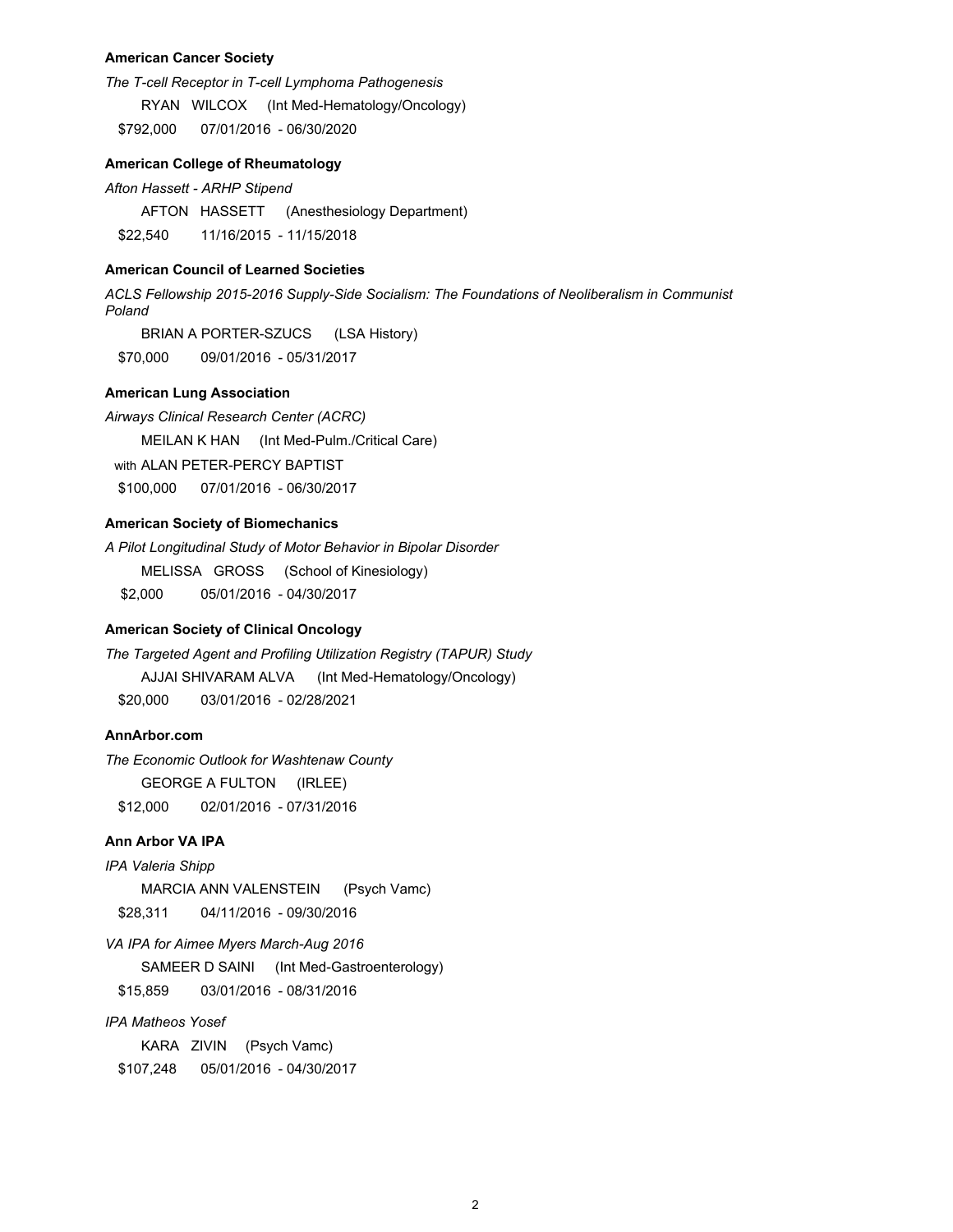#### **ARM, Limited**

*ARM III: Research into Low Energy Computer Systems* 

TREVOR N MUDGE (EECS - CSE - MUDGE)

with DAVID BLAAUW JASON MARS LINGJIA TANG RONALD DRESLINSKI JR SCOTT MAHLKE THOMAS F WENISCH \$2,416,667 05/01/2005 - 09/30/2018

#### **Ascentage Pharma Group**

*Design and development of new anticancer drugs*

SHAOMENG WANG (Int Med-Hematology/Oncology)

with ANGELO AGUILAR CHAO-YIE YANG HAIBIN ZHOU JIANYONG CHEN LIU LIU

\$996,485 09/19/2013 - 09/18/2016

# **Astellas**

*APGD, Medical Affairs, Americas 9785-MA-1010 Study: Medivation/Astellas 9785-MA-1010 prostate cancer study*

SCOTT ARTHUR TOMLINS (Pathology Department)

\$1,827,679 04/01/2016 - 03/31/2019

#### **Automotive Research and Testing Center of Taiwan**

*Hosting visiting scholar from ARTC*

HUEI PENG (Mechanical Engineering)

\$45,000 04/01/2016 - 12/30/2016

# **Auto/Steel Partnership**

*Model Development and Calibration for Fatigue Life Prediction of Gas Metal Arc Welding*

HONG-TAE KANG (Dbn Coll of Eng-Mechanical Eng)

\$51,100 02/01/2016 - 03/31/2017

#### **Bayer**

*A multicenter, randomized, double-blind, double-dummy, parallel group, active-controlled study to evaluate the efficacy and safety of finerenone compared to eplerenone on morbidity and mortality in patients with chronic heart failure and reduced ejection fraction after recent heart failure decompensation and additional risk factors, either type 2 diabetes mellitus and/or chronic kidney disease (FINESS HF)*

KEITH D AARONSON (Int Med-Cardiology)

\$3,500 04/26/2016 - 05/31/2016

# **Baylor College of Medicine**

*Visceral Adiposity and Physical Fitness in CKD*

PANDURANGA S RAO (Int Med-Nephrology)

\$120,062 08/03/2015 - 07/31/2019

*Cell Death Activation to Prevent Late Relapse in Breast Cancer*

SHAOMENG WANG (Int Med-Hematology/Oncology)

with LONGCHUAN BAI

\$125,000 10/09/2015 - 10/08/2016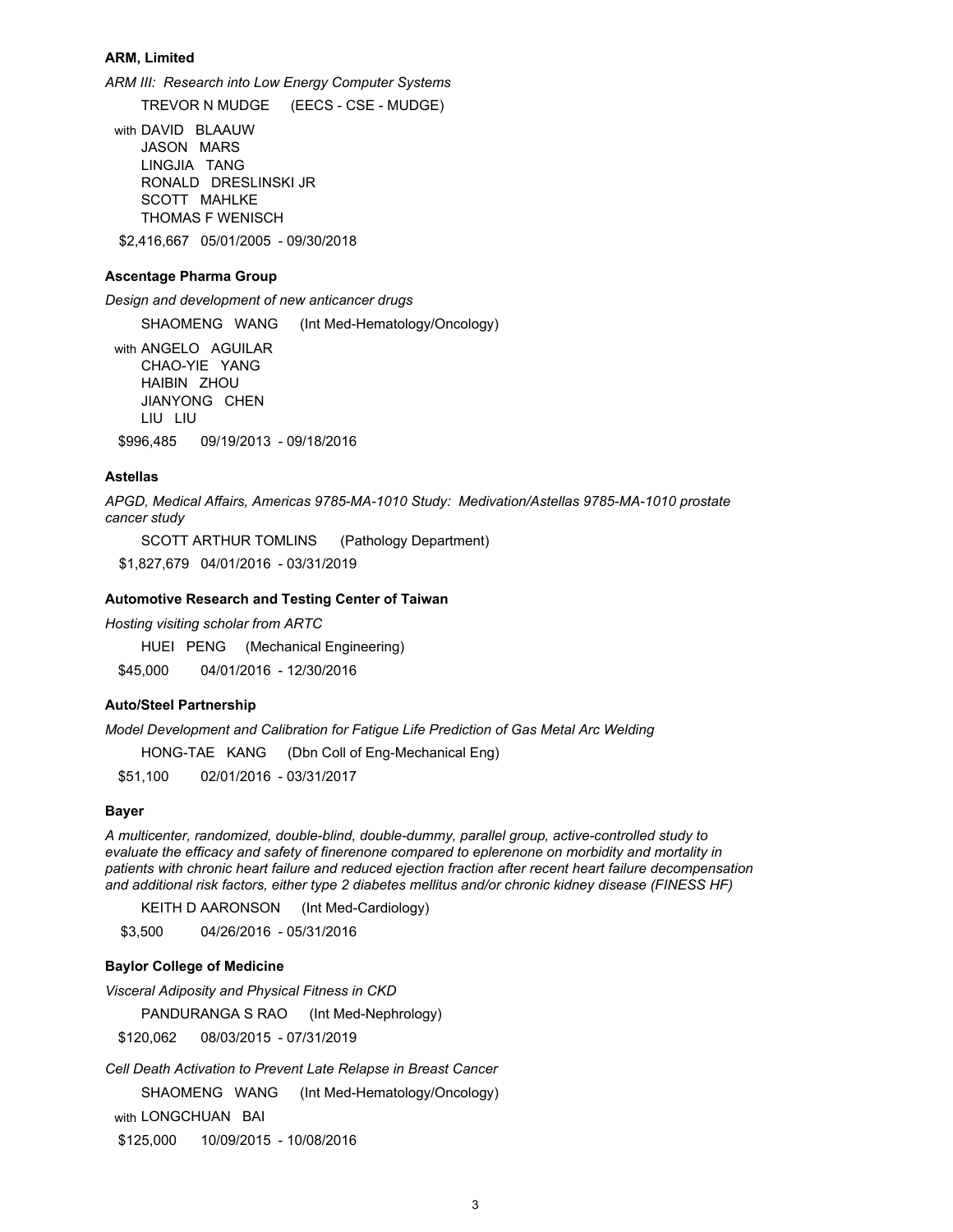# **Blue Cross and Blue Shield of Michigan Foundation**

*Understanding the appropriateness of hysterectomy for benign conditions* 

DANIEL M MORGAN (Obstetrics and Gynecology Dept)

\$75,000 04/01/2016 - 03/31/2017

## **Blue Cross Blue Shield Foundation of Michigan**

*The Standards and Measurement of Readiness for HIE: Exploring and Facilitating a Healthy Transition*

LAURA KAY REYNOLDS (Dbn CEHHS Education-OPERATIONS)

\$50,000 10/01/2015 - 09/30/2017

## **Blue Cross Blue Shield of Michigan Foundation**

*Statewide collaborative management of Epinephrine use in food allergy in Michigan k-12 schools*

HARVEY L LEO (Hlth Behavior & Hlth Ed Dept)

\$40,000 05/01/2016 - 04/30/2017

# **Bosch**

*Bosch Portion: Utilizing Alternative Fuel Ignition Properties to Improve SI and CI Engine Efficiency* 

MARGARET S WOOLDRIDGE (Mechanical Engineering)

\$19,546 01/01/2016 - 09/30/2016

## **Boston University**

*Sequencing and Initiation in Speech Production*

SOO-EUN CHANG (Psychiatry Child Services)

\$75,203 05/01/2016 - 04/30/2021

## **Bristol-Myers Squibb**

*Non-Comparative, Two-Cohort, Single-Arm, Open-Label, Phase 1/2 Study of Nivolumab (BMS-936558) in Subjects with Virus-Positive and Virus-Negative Solid Tumors*

CHRISTOPHER D LAO (Int Med-Hematology/Oncology)

\$319,373 04/06/2016 - 04/21/2019

# **Broad Institute**

*Genetics of Nephropathy an International Effort (GENIE)*

MATTHIAS KRETZLER (Int Med-Nephrology)

\$69,703 12/23/2015 - 11/30/2019

# **Brown University**

*Investigating and extending Bayesian methods for small area estimation*

HONGWEI XU (SRC-Quantitative Methods)

\$20,407 04/01/2016 - 07/31/2016

# **Butler Hospital, Providence RI**

*Computer Intervention for HIV/STI Risk and Drug Use During Pregnancy*

GOLFO KALET TZILOS (Family Medicine)

\$21,441 09/01/2015 - 01/31/2016

# **Cary Institute**

*Long-term Ecological Research at Hubbard Brook Experimental-Michigan Subcontract*

JOEL D BLUM (LSA Earth & Environmental Sci.)

\$91,342 11/01/2015 - 01/31/2017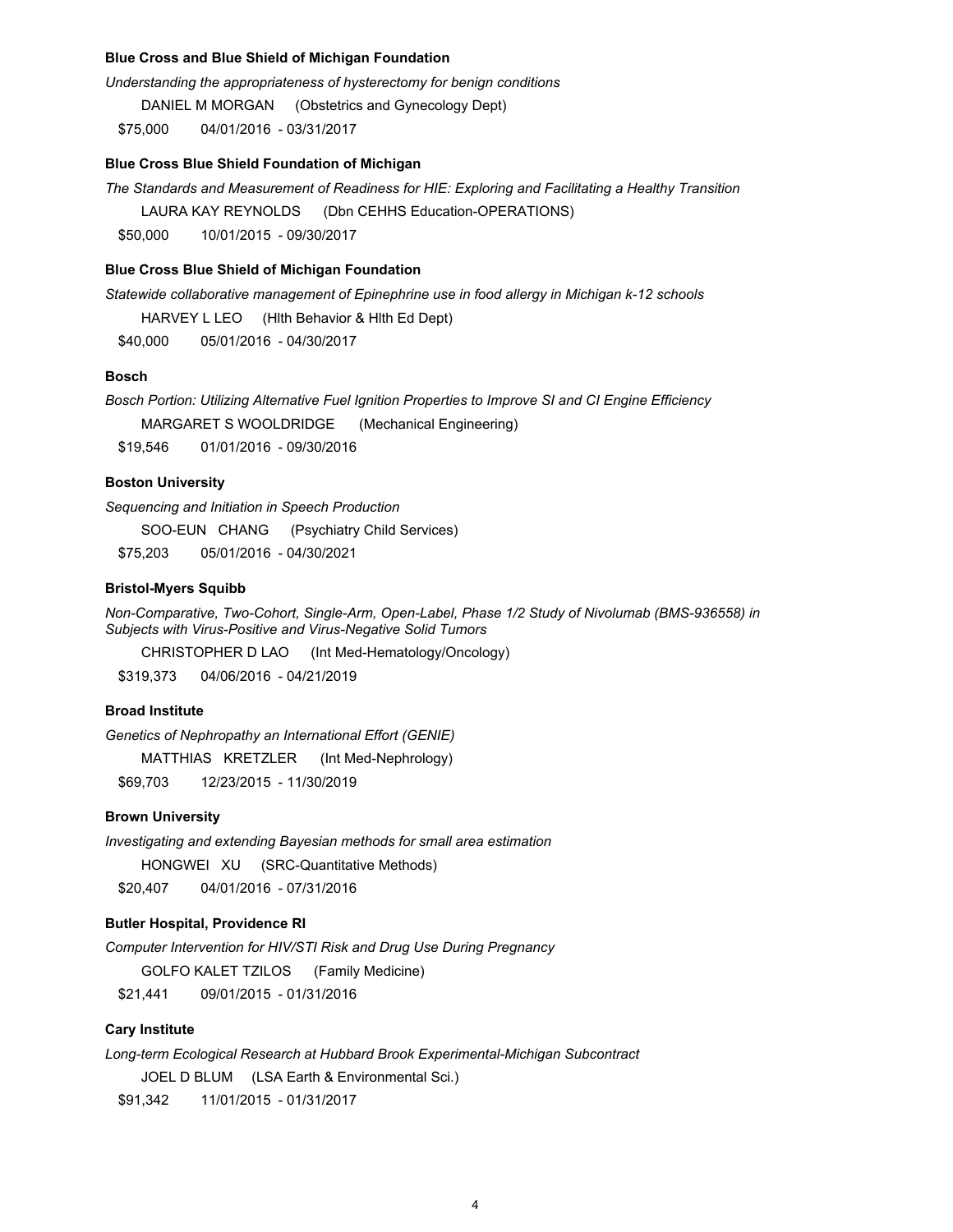#### **Centers for Disease Control-NCHS**

*NSFG Year 5 Statement of Work Changes*

MICK P COUPER (SRC-Survey Methodology Prog)

with JAMES ROBERT WAGNER PETER A GRANDA WILLIAM G AXINN \$325,403 09/01/2015 - 08/31/2016

#### **Central Society for Clinical and Translational Research**

*The molecular pathophysiology of congenital dyserythropoietic anemia type II*

PAVAN R REDDY (Int Med-Hematology/Oncology)

\$10,000 03/28/2016 - 03/27/2017

#### **Children's Hospital of Philadelphia**

*Home or away from home: comparing clinical outcomes relevant to the care of pediatric acute myeloid leukemia during periods of neutropenia*

RAJEN J MODY (Pediatrics-Hematology/Oncology)

\$27,000 09/01/2015 - 08/31/2016

# **Cleveland Clinic Foundation**

*(ABROGATE) Abatacept (CTLA4-Ig) for the Treatment of Relapsing, Non-Severe, Granulomatosis with Polyangiitis (Wegener?s)*

ORA BETH GEWURZ-SINGER (Int Med-Rheumatology)

\$55,880 09/30/2015 - 09/30/2018

# **Colgate-Palmolive**

*Star-Shaped Polymer Architecture For Anti-Attachment, Anti-Stain, and Actives Delivery* 

KENICHI KURODA (DENT Bio & Materials Science)

\$108,843 05/01/2016 - 07/31/2017

#### **Community foundation for Southeast Michigan**

*The Architectural Imagination*

ROBERT L FISHMAN (A. Alfred Taubman CA&UP Adm)

\$15,000 02/11/2016 - 02/10/2017

# **Crohn's and Colitis Foundation of American**

*CCFA Recruitment Initiative*

PETER DOYLE HIGGINS (Int Med-Gastroenterology) \$13,235 01/02/2016 - 01/01/2017

# **David Bohnett Foundation**

*David Bohnett Public Service Fellowship*

SUSAN M COLLINS (G. Ford Sc Pub Pol) \$626,500 07/01/2016 - 06/30/2019

#### **Delta Dental Foundation**

*Improving toothbrushing compliance for children with autism through stimulus fading*

JAN CHING CHUN HU (DENT Bio & Materials Science)

\$1,900 03/01/2016 - 12/31/2016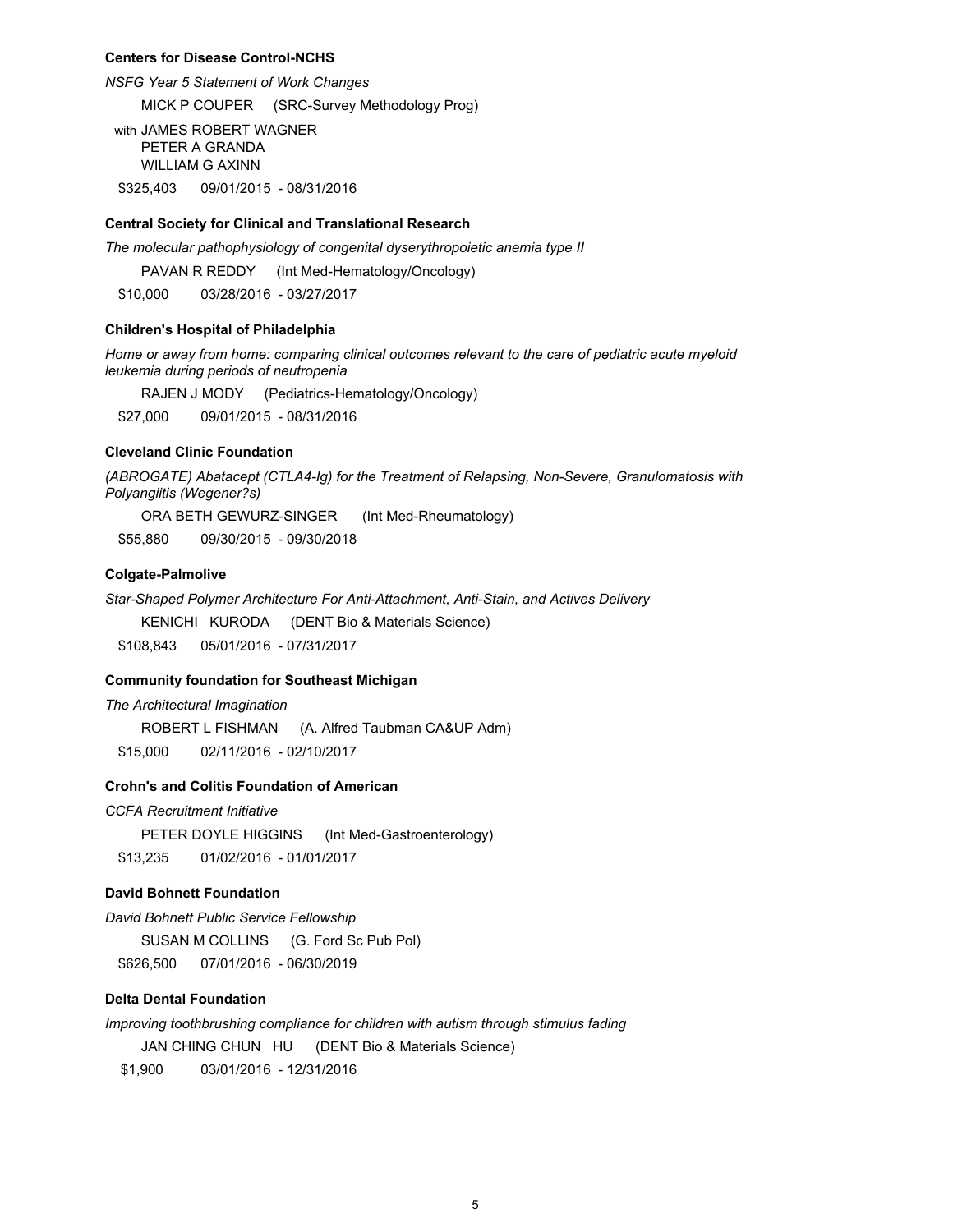#### **Department of the Air Force**

*Understanding Temperature and Microstructure Effects on Damage Accumulation in Ti Alloys under SPLCF* 

SAMANTHA HAYES DALY (Mechanical Engineering) \$394,393 04/08/2016 - 07/08/2020

# **DoD-ARO**

*A Flexible Symmetry-Based Approach to Assembling Protein Nano-Cages*

E NEIL G MARSH (LSA Chemistry)

\$360,000 04/15/2016 - 12/14/2020

# **Donaghue Foundation**

*Provider, Patient, and Health System Effects of Provider Commitments to Choose Wisely*

EVE ASKANAS KERR (Int Med-General Medicine) JEFFREY TODD KULLGREN (Int Med-General Medicine)

with ANGELA TSAI FAGERLIN ERIN LEA KRUPKA JULIA ADLER-MILSTEIN MARIANNE UDOW-PHILLIPS

\$600,000 03/01/2016 - 02/28/2019

# **Doris Duke Charitable Foundation**

*Finding genes for arterial dysplasia*

SANTHI K GANESH (Int Med-Cardiology) \$70,400 06/01/2016 - 11/30/2017

#### **Duke University**

*Observational Study of Pediatric Rheumatic Diseases: The CARRA Registry* MARK F HOELTZEL (Pediatric Rheumatology) \$1,586,750 01/27/2016 - 01/31/2026

#### **DuPont Engineering and Technology**

*Isotopic Characterization of Mercury at DuPont South River Site, Virginia, Phase II*

JOEL D BLUM (LSA Earth & Environmental Sci.)

\$70,000 03/01/2016 - 02/28/2017

## **Emory University**

*Biocatalytic Studies for C-H Functionalization* DAVID H SHERMAN (Life Sciences Institute-Admin) \$13,333 02/01/2016 - 01/31/2017

#### **Ethicon**

*A Single-Blinded, Randomized, Controlled Study to Evaluate the Safety and Effectiveness of EVICEL? Fibrin Sealant (Human) Compared to a Hydrogel Sealant as an Adjunct to Sutured Dural Repair*

SHAWN HERVEY-JUMPER (Neurosurgery)

\$85,444 01/27/2016 - 04/30/2017

# **Extreme Diagnostics**

*Macro-Fiber Composite-based actuators for space*

DANIEL J INMAN (Aerospace Engineering)

with JAMES W CUTLER

\$360,000 04/22/2016 - 04/10/2018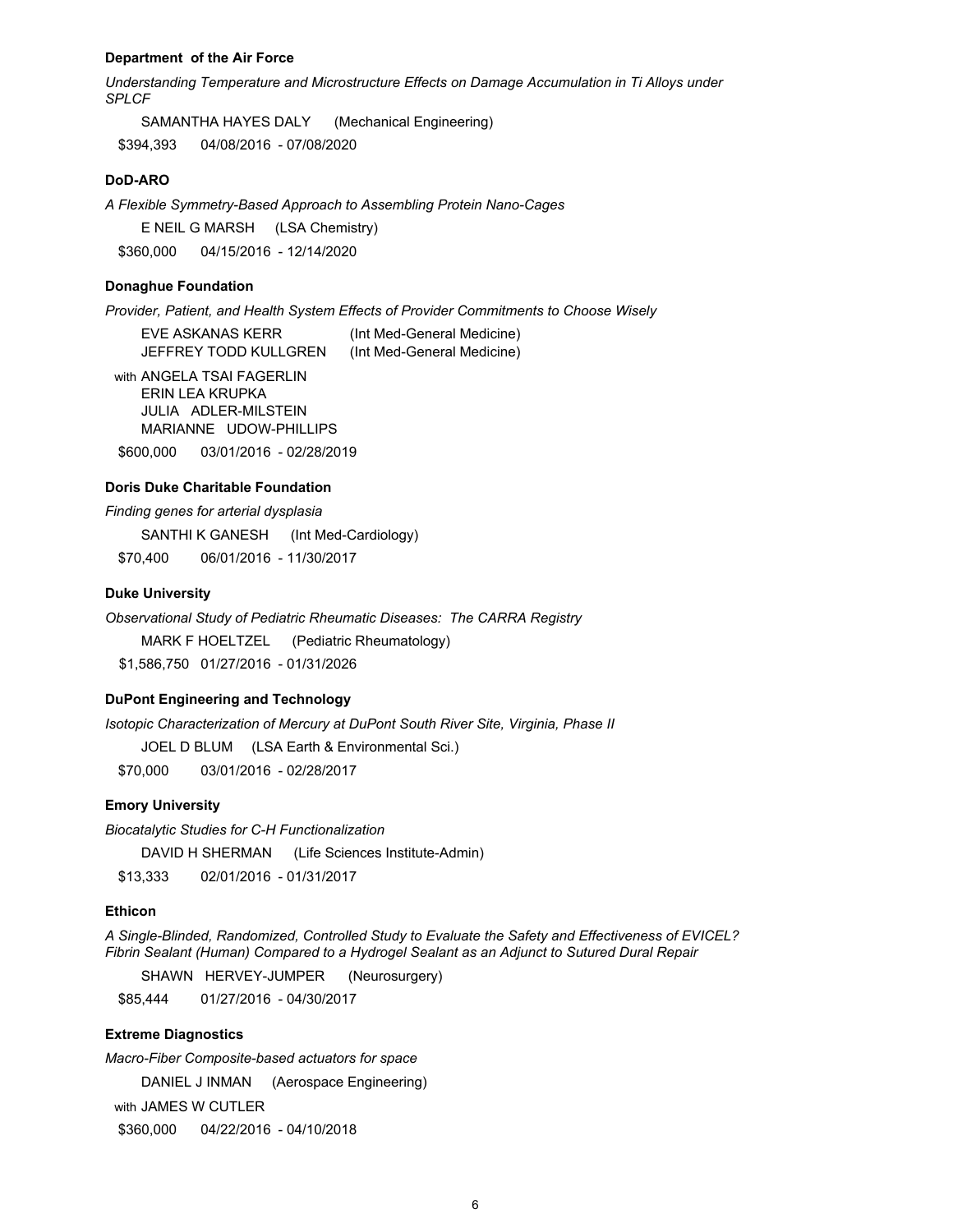#### **Flinn Foundation**

*Infant Mental Health Home-Visiting Preliminary Study* 

KATHERINE LISA ROSENBLUM (Psychiatry Child Services)

with JENNIE MARIE JESTER MARIA MUZIK \$100,000 10/01/2016 - 09/30/2017

# **Food and Agriculture Organization of the United Nations**

*Census Data Archiving Section for the World Programme for the Census of Agricutlture 2020*

JARED ALAN LYLE (ICPSR-Admin) \$2,965 11/01/2015 - 12/31/2015

## **Ford Motor Company**

*Distributed Vehicle Connectivity Manager* 

JASON NELSON FLINN (EECS - CSE - SSRL)

\$180,000 01/01/2016 - 12/31/2017

*Adasa -- Intelligent Digital Assistant for ADAS*

JASON MARS (EECS - CSE - ACAL)

\$197,365 01/01/2016 - 12/31/2017

# **Ford Motor Company**

*Ford Alliance Program:Developing Advanced Privacy Protection Algorithms for Connected Automotive User Experiences*

BRAHIM MEDJAHED (Dbn Col of Eng-Computer & Info) DI MA (Dbn Col of Eng-Computer & Info)

\$172,376 03/01/2016 - 02/28/2018

## **Genentech**

*A PHASE IB/III, RANDOMIZED, DOUBLE-BLIND, PLACEBO-CONTROLLED STUDY TO EVALUATE THE EFFICACY AND SAFETY OF VISMODEGIB IN COMBINATION WITH RUXOLITINIB VERSUS PLACEBO AND RUXOLITINIB IN PATIENTS WITH INTERMEDIATE- OR HIGH RISK MYELOFIBROSIS*

MARIE NGUYEN (Int Med-Hematology/Oncology)

\$320,747 03/01/2016 - 03/31/2019

*Hussain - Genentech Steering Committee* 

MAHA HUSSAIN (Int Med-Hematology/Oncology)

\$1,665 01/01/2016 - 01/01/2020

## **Genentech, Inc.**

*A Phase III, Multicenter, randomized, double-blinded, placebo-controlled, parallel-group study to access the efficacy and safety of tocilizumab versus placebo in patients with systemic sclerosis.*

DINESH KHANNA (Int Med-Rheumatology)

\$337,499 02/18/2016 - 02/17/2019

# **General Motors Holdings, LLC**

*Sustainable Worldwide Transportation\_General Motors Holdings*

MICHAEL SIVAK (UMTRI-Human Factors)

\$25,000 04/01/2016 - 03/31/2017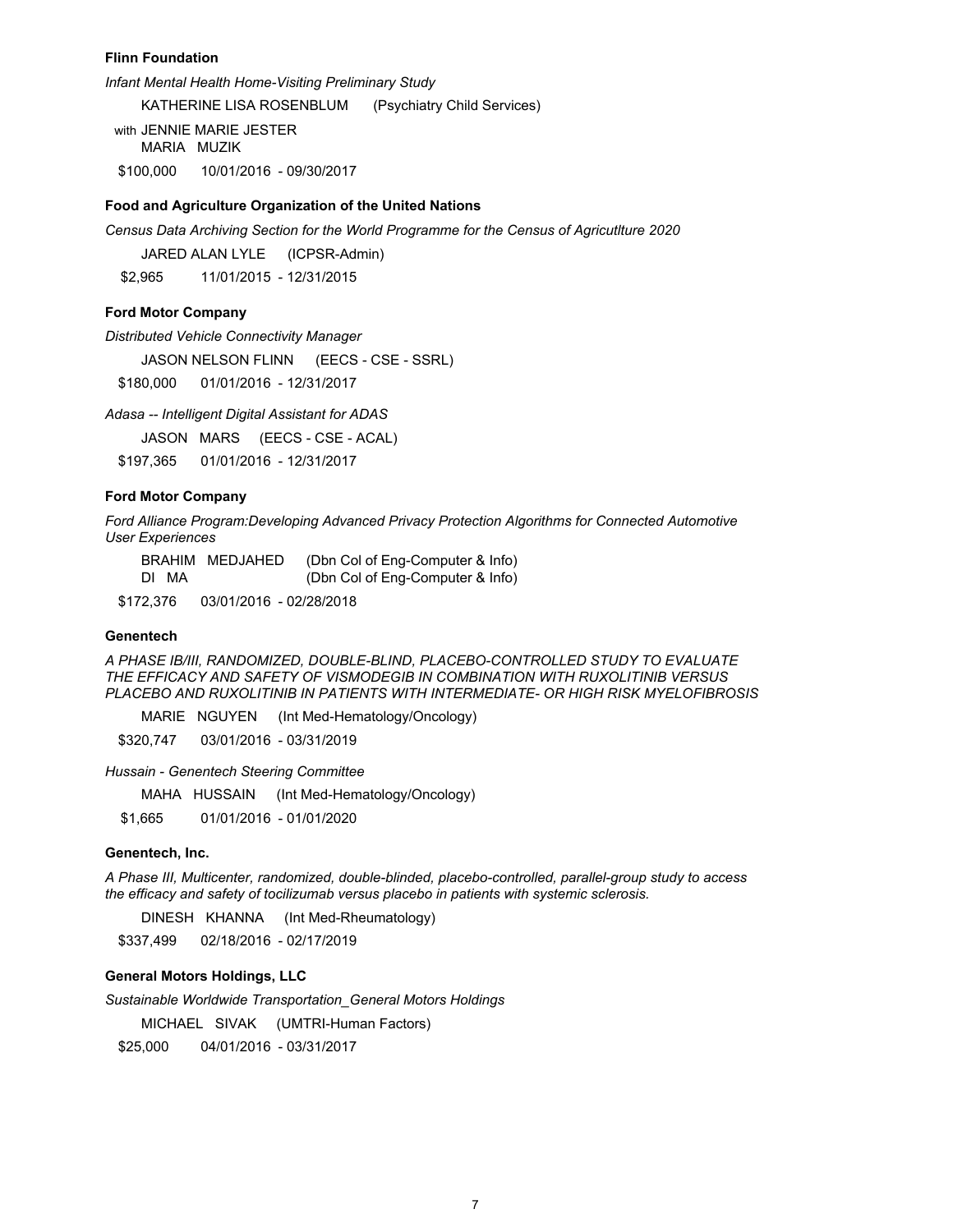## **General Motors Research & Development**

*LPV Model-Based Control of Turbocharged Engines* ILYA VLADIMIR KOLMANOVSKY (Aerospace Engineering) with ANOUCK RENEE GIRARD \$152,887 03/31/2016 - 03/31/2018

#### **Georgia Regents University**

*AMDCC Summer Students: Training Program in Endocrinology and Metabolism*

MARTIN MYERS (Metabolism, Endo & Diabetes)

\$24,488 06/01/2016 - 08/31/2016

## **Georgia Technology Research Corporation**

*From Order to Disorder: An IceBridge Investigation into the Collapse Phase of Damaged Glaciers*

JEREMY N BASSIS (COE Climate & Space)

\$51,296 11/25/2014 - 11/24/2017

## **Health and Human Services, Department of-National Institutes of Health**

*High Throughput GO Chip isolation of Lung CTCs for Molecular Diagnosis and Drug Testing*

NITHYA RAMNATH (Chemical Engineering Dept) SUNITHA NAGRATH (Chemical Engineering Dept) with LILI ZHAO RISHINDRA M REDDY

\$1,010,339 04/15/2016 - 03/31/2019

*Deformable hydrogel carriers for enhanced transport in nanoparticle drug delivery*

LOLA ENIOLA-ADEFESO (Chemical Engineering Dept)

\$108,519 09/01/2016 - 08/31/2019

*Discovery and Characterization of an Estrogen Responsive Long Non-Coding RNA*

ARUL M CHINNAIYAN (Ctr fr Translational Pathology)

\$109,868 05/01/2016 - 07/31/2019

# **Health Research Incorporated**

*Role of VBID in State of New York State Innovation Model* 

A MARK FENDRICK (Int Med-General Medicine)

\$97,250 02/01/2016 - 01/31/2017

## **Honeywell**

*Honeywell: IDS Evaluation for FCA Vehicle*

ANDRE WEIMERSKIRCH (UMTRI-Engineering Systems)

\$33,328 04/22/2016 - 07/15/2016

# **Hope Foundation (SWOG)**

*Kinetic and genetic predictors of estradiol depletion in SWOG0226* DANIEL LOUIS HERTZ (Clinical Pharmacy) \$50,000 03/01/2016 - 02/28/2017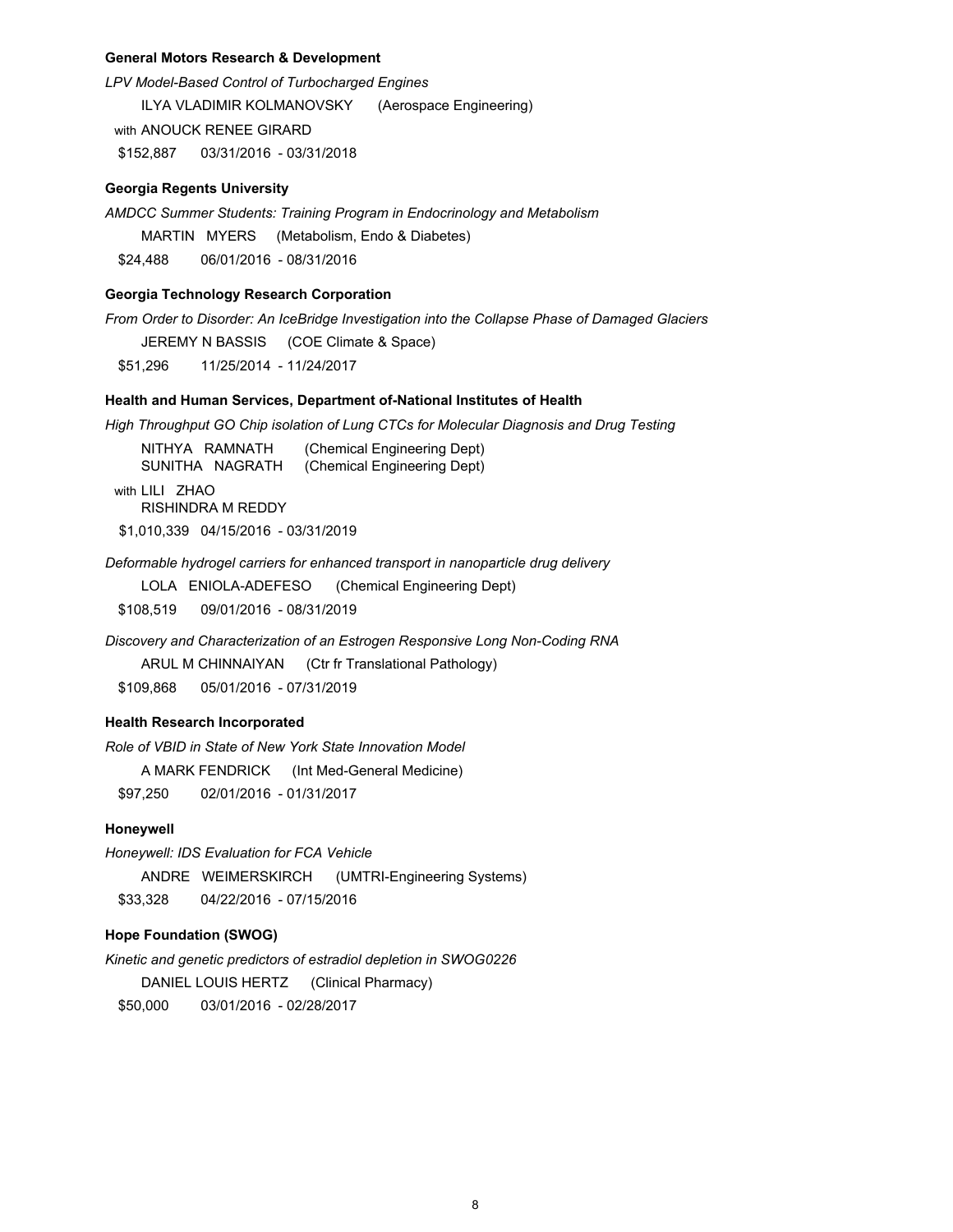#### **Howard Hughes Medical Institute**

*Sensory Restoration: Validation of Signal Perception via in vivo Dermal Sensory Interfaces*

MELANIE G URBANCHEK (Plastic Surgery Section)

\$41,000 08/01/2016 - 07/28/2017

*Exploring the mechanism of resistance to bromodomain inhibitors in prostate cancer*

ARUL M CHINNAIYAN (Ctr fr Translational Pathology)

\$41,000 06/06/2016 - 06/02/2017

#### **Huron Mountain Wildlife Foundation**

#### *Mesoniche Project*

NYEEMA C HARRIS (LSA Ecology & Evolutionary Bio)

\$6,500 05/01/2016 - 04/30/2019

## **ICON**

*A Phase 1b Open-label Study to Evaluate the Safety and Tolerability of MEDI4736 in Combination with Tremelimumab in Subjects with Advanced Non-small Cell Lung Cancer*

BRYAN SCHNEIDER (Int Med-Hematology/Oncology)

\$729,366 03/21/2016 - 02/28/2021

# **Institute for Advanced Study**

*IAS School of Social Science Fellowship (2016-2017)*

JAEEUN KIM (LSA Sociology)

\$43,000 09/01/2016 - 06/30/2017

# **International Life Sciences Institute**

*2016 ILSI NORTH AMERICA FUTURE LEADER AWARD*

KATHERINE W BAUER (Nutritional Sciences)

\$30,000 04/14/2016 - 03/31/2018

# **Jaeb Center for Health Research**

*Type 1 Diabetes (T1D) Exchange*

JOYCE M LEE (Pediatrics-Ambulatory Care Pgm)

\$243,447 04/01/2016 - 03/31/2019

## **Jet Propulsion Laboratory**

*Understanding the Influence of ?Modern? Hyper-Arid and Hypo-Thermal Alteration on the Compositional and Morphological Signatures Observed by the Mars Science Laboratory*

MARK SALVATORE (Dbn CASL-Physical Sciences)

\$285,001 03/28/2016 - 10/31/2019

# **John Hopkins**

*RWJF Diversity in Health Policy Research*

HAROLD W NEIGHBORS (ICPSR-Archival Development)

with CLEOPATRA HOWARD CALDWELL DANIEL EISENBERG GRETCHEN A PIATT ROBERT J TAYLOR

\$22,188 11/15/2015 - 03/31/2016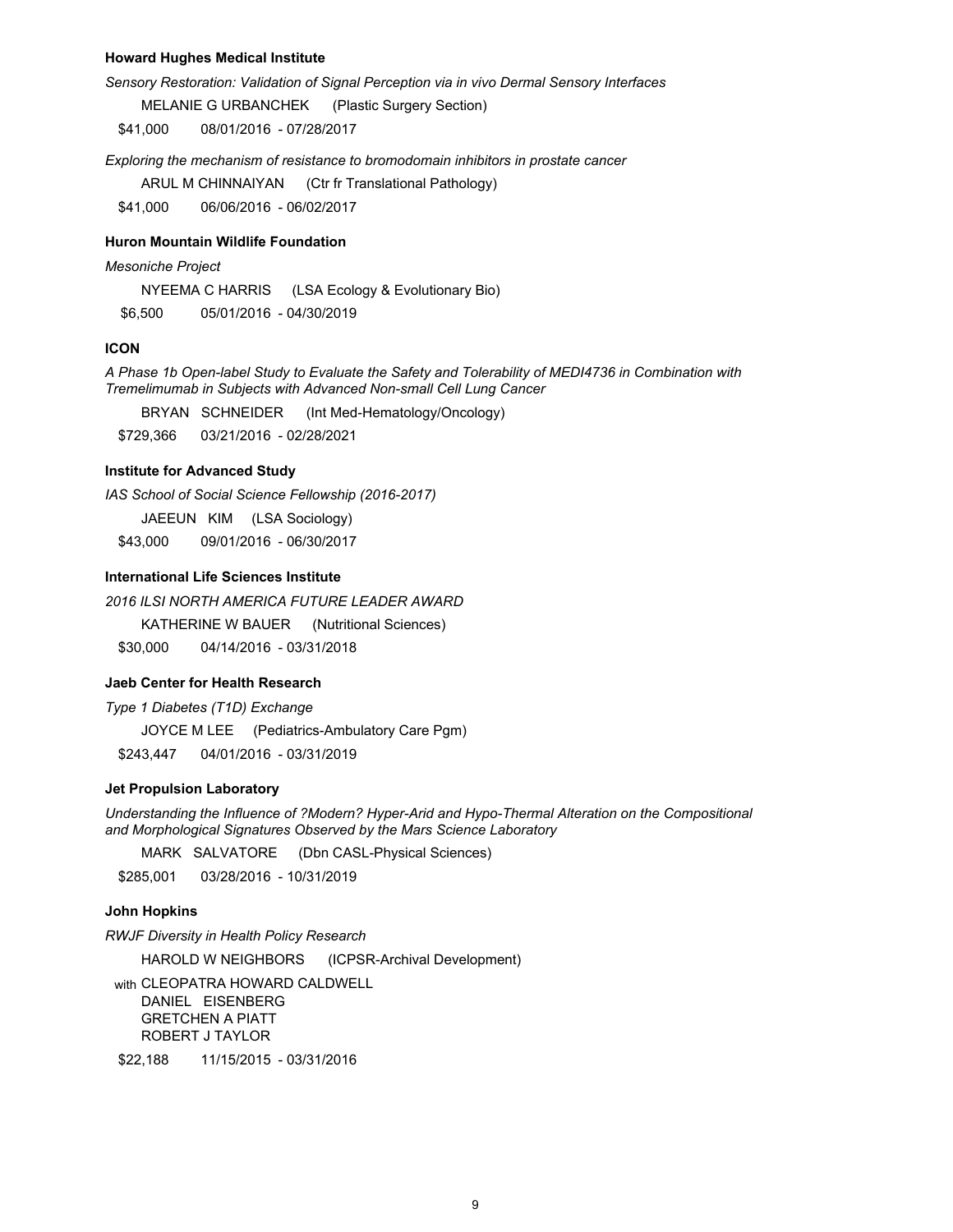## **John Templeton Foundation (JTF)**

*The Toolbox Project: Changing the Way Children Learn About Self-Control*

ETHAN F KROSS (LSA Psychology) with JOHN JONIDES

\$748,825 12/01/2016 - 08/31/2019

# **JPL**

*U. S. Rosetta Project Phase E FY16 Supplement*

TAMAS I GOMBOSI (COE Climate & Space)

with KENNETH CALVIN HANSEN MICHAEL R COMBI VALERIY M TENISHEV \$199,619 01/14/2005 - 09/30/2016

*U. S. Rosetta Project for Phase E: VIRTIS Science Support FY16 Supplement* MICHAEL R COMBI (COE Climate & Space) \$20,000 10/01/2004 - 09/25/2016

# **Knights Templar Eye Foundation, Inc.**

*Targeting EZH2, a Histone Methyltransferase, as a Novel Therapy for Human Retinoblastoma*

RAJESH RAO (Ophthalmology & Visual Science)

\$65,000 07/01/2016 - 06/30/2017

# **Lear Corporation**

*Corporate Partner Program - Lear Corporation 9/15/16 - 9/16/17*

JEANNE P MURABITO (CoE Eng Career Resource Center)

\$5,000 09/15/2015 - 09/16/2016

# **Lilly, Eli and Company**

*(UMCC# 2013.061) A Phase 1 Study of LY3039478 in Patients with Advanced or Metastatic Cancer (Amendment 2)*

DAVID C SMITH (Int Med-Hematology/Oncology)

\$47,818 11/22/2013 - 09/30/2018

# **Loeb Classical Library Foundation**

*Ancient Olynthos: Characterizing Urbanism and Civic Organization through Geophysical Survey*

LISA C NEVETT (LSA Classical Studies)

\$23,195 03/21/2016 - 03/01/2017

## **Los Alamos National Laboratory**

*Development and Analysis of Scintillator Array*

LARRY E ANTONUK (Radiation Oncology - Physics)

\$1,316,853 04/25/2016 - 10/31/2018

#### **Massachusetts General Hospital**

*A randomized, double-blind, placebo-controlled trial of urateelevating inosine treatment to slow clinical decline in early Parkinson disease*

KELVIN LIN-YU CHOU (Neurology Department)

\$136,508 09/01/2015 - 06/30/2016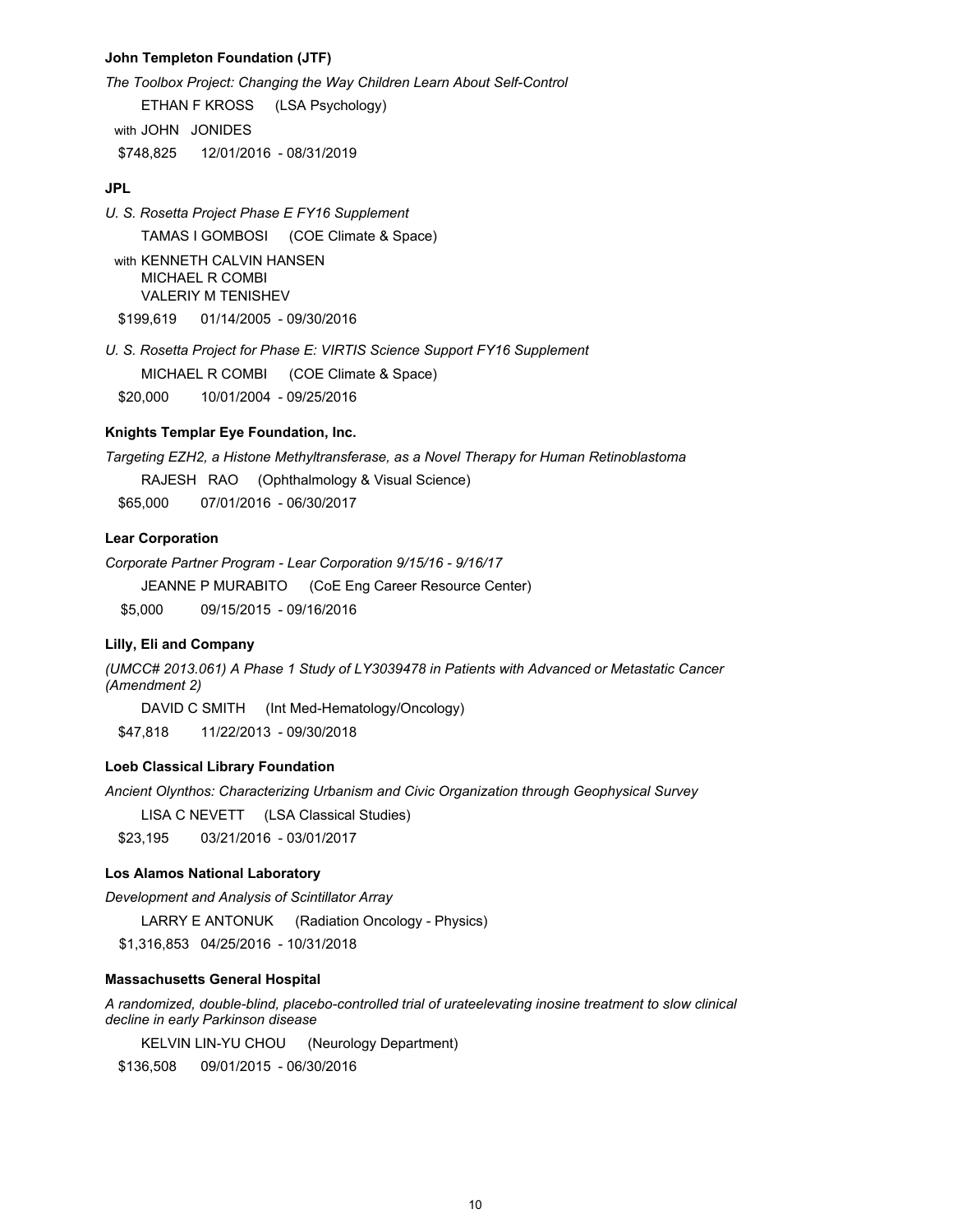## **Mathematics Association of America**

*Decomposing a Function into Symmetric Pieces: Fourier Series and Self-Similarity*

YUNUS ERGIN ZEYTUNCU (Dbn CASL-Math & Statistics)

with HYEJIN KIM \$26,590 04/12/2016 - 06/24/2016

#### **Matthew Larson Foundation**

*Targeting glutamine metabolism in histone K27M mutant gliomas*

SRIRAM VENNETI (Pathology Department) \$75,000 04/01/2016 - 03/31/2017

# **MDRC**

*Expanding Children's Early Learning (ExCEL) Network: Summer Boost Study*

ROBIN TEPPER JACOB (SRC - Education & Well Being)

\$35,060 03/01/2016 - 05/31/2016

## **Med-El**

*Effects of Regenerated Peripheral Processes on Cochlear Implant Function*

BRYAN E PFINGST (Kresge Hearing Research Inst)

\$164,912 05/01/2016 - 02/28/2017

# **MedImmune**

*Analyzing Medimmune human HER2-targeted antibody drug conjugate (ADC) in a human HER2 transgenic mouse model*

QIAO LI (GSA - Surgical Oncology (SON))

with ALFRED E CHANG MAX S WICHA

\$294,500 03/13/2016 - 03/12/2018

## **MedSource**

*A randomized, double-blind, placebo-controlled study to evaluate the efficacy and safety of sage-547 injection in the treatment of subjects with refractory status epilepticus who have failed standard treatment*

DANIELA N MINECAN (Neurology Department)

\$143,050 03/31/2016 - 01/30/2017

# **Medtronic**

*Post Approval Study of the TS (Threshold Suspend) Feature with a Sensor-Augmented Pump System* 

RODICA BUSUI (Metabolism, Endo & Diabetes)

with LYNN ANG

\$34,092 02/16/2016 - 04/30/2021

# **Mercedes Benz R&D North America**

*Sustainable Worldwide Transportation\_Mercedes Benz R&D North America*

MICHAEL SIVAK (UMTRI-Human Factors)

\$25,000 01/01/2016 - 12/31/2016

# **Merck**

*In vitro activity of ceftolozane/tazobactam against Burkholderia species* JOHN JOSEPH LIPUMA (Pediatrics-Infectious Diseases)

\$60,078 04/01/2016 - 03/31/2018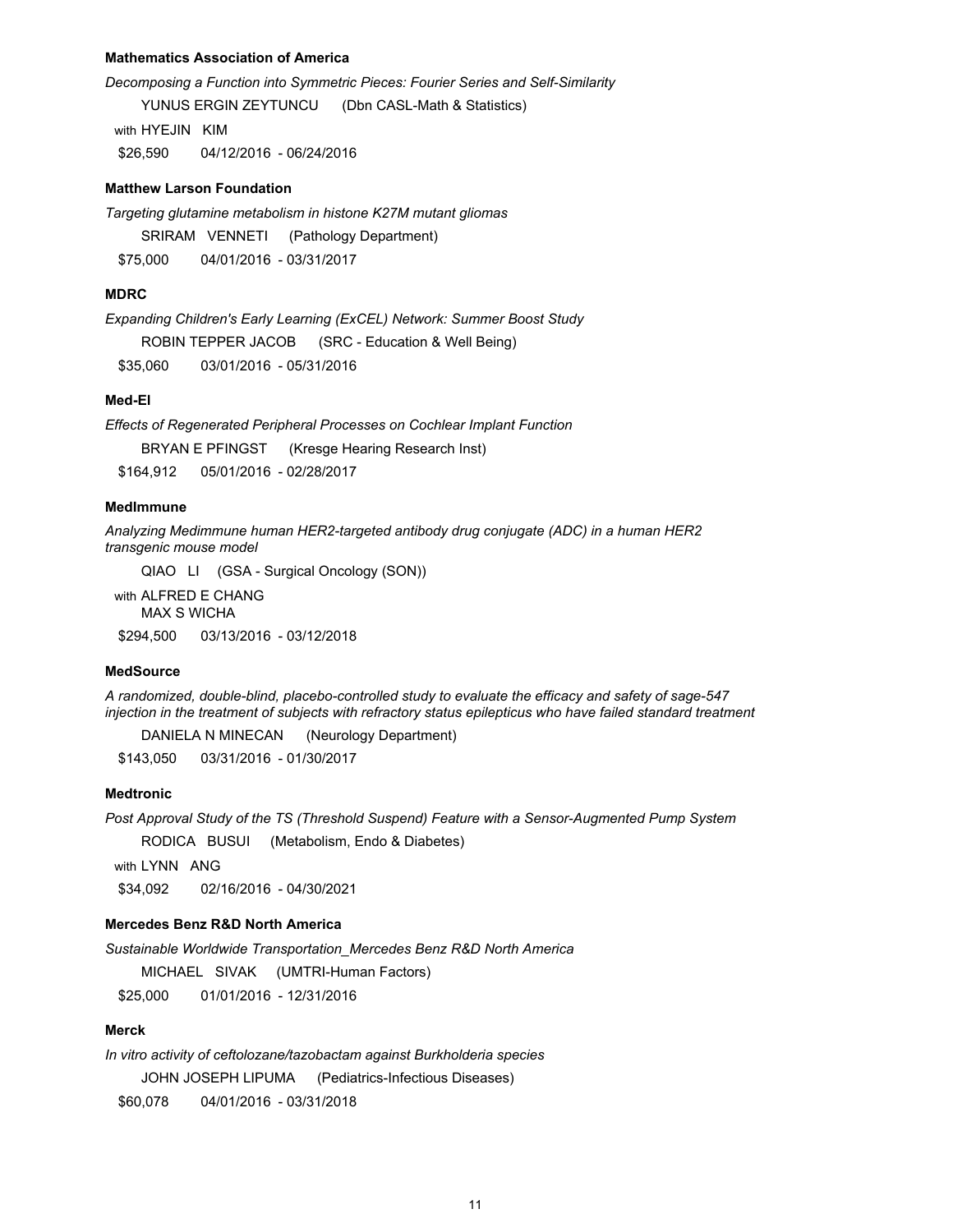#### **Michigan Ovarian Cancer Alliance**

*Inhibition of the DEK Oncoprotein in Patient Derived Xenografts*

KAREN MCLEAN (Obstetrics and Gynecology Dept)

\$25,000 04/01/2016 - 03/30/2017

## **Michigan Ovarian Cancer Alliance (MIOCA)**

*ALDH inhibition-driven necroptotic cell death in ovarian cancer*

ILANA CHEFETZ MENAKER (Int Med-Hematology/Oncology)

\$50,000 07/01/2016 - 06/30/2017

## **Michigan Primary Care Association**

*Transformational Healthcare - Evaluation Project*

SARAH J CLARK (Pediatrics-Ambulatory Care Pgm)

with SARAH A STODDARD

\$100,000 10/01/2015 - 09/30/2016

## **Michigan State University**

*Understanding the Impact of School Safety on the High School Transition Experience: From Etiology to Prevention*

JUSTIN E. HEINZE (Hlth Behavior & Hlth Ed Dept)

with LISA DIANE BUCKLEY MARC A ZIMMERMAN \$65,968 01/01/2016 - 12/31/2018

#### **Michigan Technological University**

*Comprehensive Invasive Phragmites Management Planning*

WILLIAM S CURRIE (Sch of Nat Resources & Environ)

\$20,003 03/21/2016 - 02/28/2018

# **Millendo Therapeutics**

*ATR-101-201 - A Phase 2 Multicenter Study of ATR-101 for the Treatment of Congenital Adrenal Hyperplasia*

RICHARD AUCHUS (Metabolism, Endo & Diabetes) \$84,598 03/17/2016 - 09/08/2017

# **NanoBio**

*In Vivo Evaluation of IN Immunization in Animals that Received an IM Primary Immunization: Balanced Th2/Th1/Th17*

ROBERT E SIGLER (Lab Animal Medicine Unit) \$54,579 05/01/2016 - 04/30/2017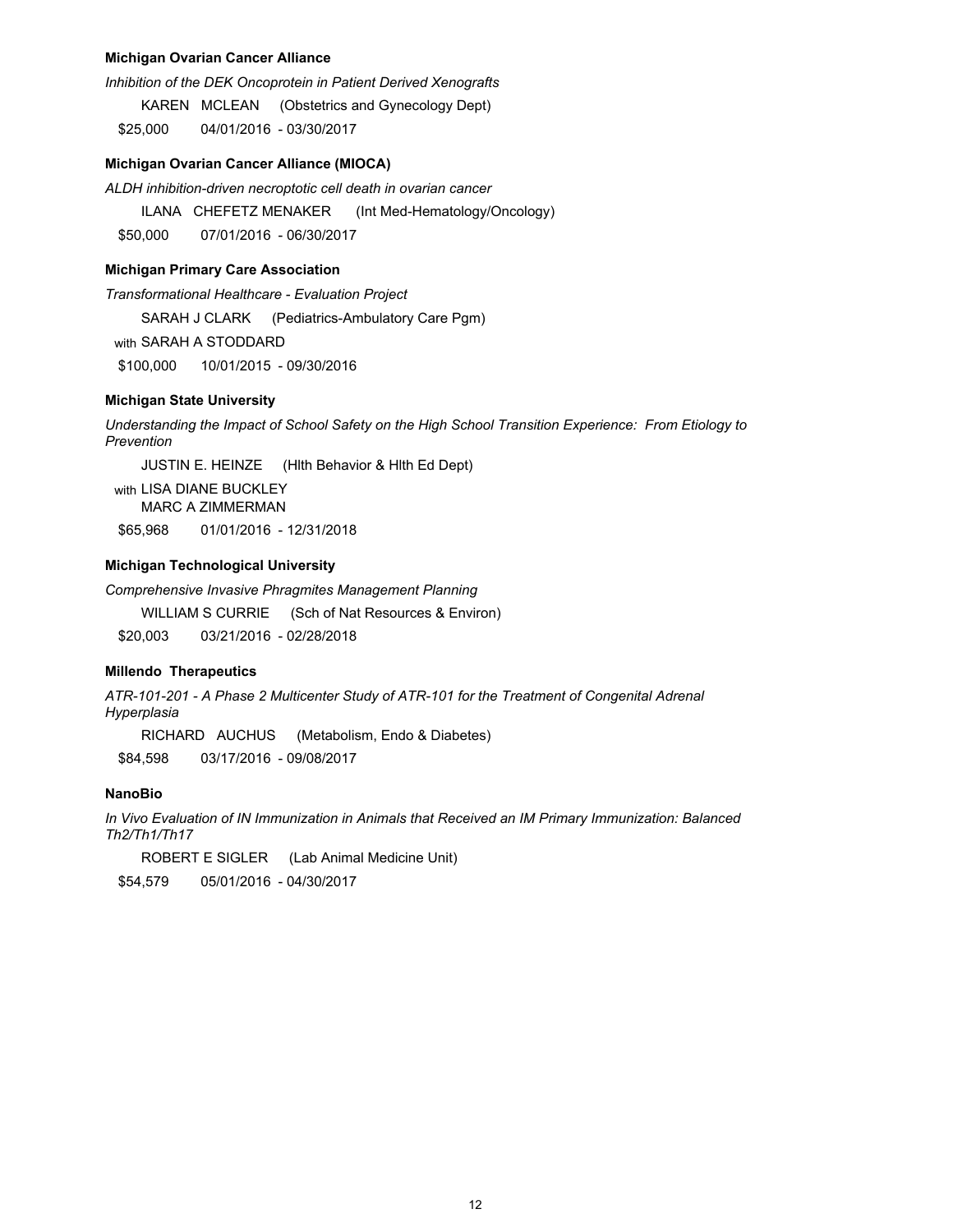## **NASA**

*Iron K Reverberation in an Object with a Narrow Relativistic Fe K Line* JON MATTHEW MILLER (LSA Astronomy) \$56,502 03/22/2016 - 03/21/2017

*The Solar Wind FIP Effect through the Solar Cycle* ENRICO LANDI (COE Climate & Space)

with SUSAN THERESE LEPRI

\$275,619 04/01/2016 - 03/31/2019

*The Distributions and Escape Rates of Atomic Neutrals from the Upper Atmosphere of Mars* MICHAEL R COMBI (COE Climate & Space) with VALERIY M TENISHEV \$25,538 07/31/2013 - 09/30/2016

# **National Aeronautics and Space Administration**

*Development and Space Environmental Testing of a new Low-Cost Induction Magnetometer for Small Satellites* 

MARK MOLDWIN (COE Climate & Space) \$298,066 04/01/2016 - 03/31/2018

## **National Alliance on Mental Illness**

*NAMI Unger Research Fellowship*

STEPHAN F TAYLOR (Psych Hospital & Community Svc)

\$300,000 07/01/2016 - 06/30/2021

# **National Auronautics and Space Administration (NASA)**

*Modeling internal wave signals and their predictability for SWOT* BRIAN K ARBIC (LSA Earth & Environmental Sci.) \$249,018 04/01/2016 - 03/31/2020

## **National Collegiate Inventors & Innovators Alliance (VentureWell)**

*NIH NCATS I-Corps Instruction Services Winter 2016 - J.Fay* THOMAS FRANK (CoE Researcher Entrep Commerci) \$25,000 03/14/2016 - 05/04/2016

*I-Corps Instruction Services Spring 2016 - J.Fay*

THOMAS FRANK (CoE Researcher Entrep Commerci)

\$22,800 04/01/2016 - 05/31/2016

*I-Corps Instruction Services Spring 2016 - L.Sheridan*

THOMAS FRANK (CoE Researcher Entrep Commerci)

\$8,000 03/30/2016 - 05/31/2016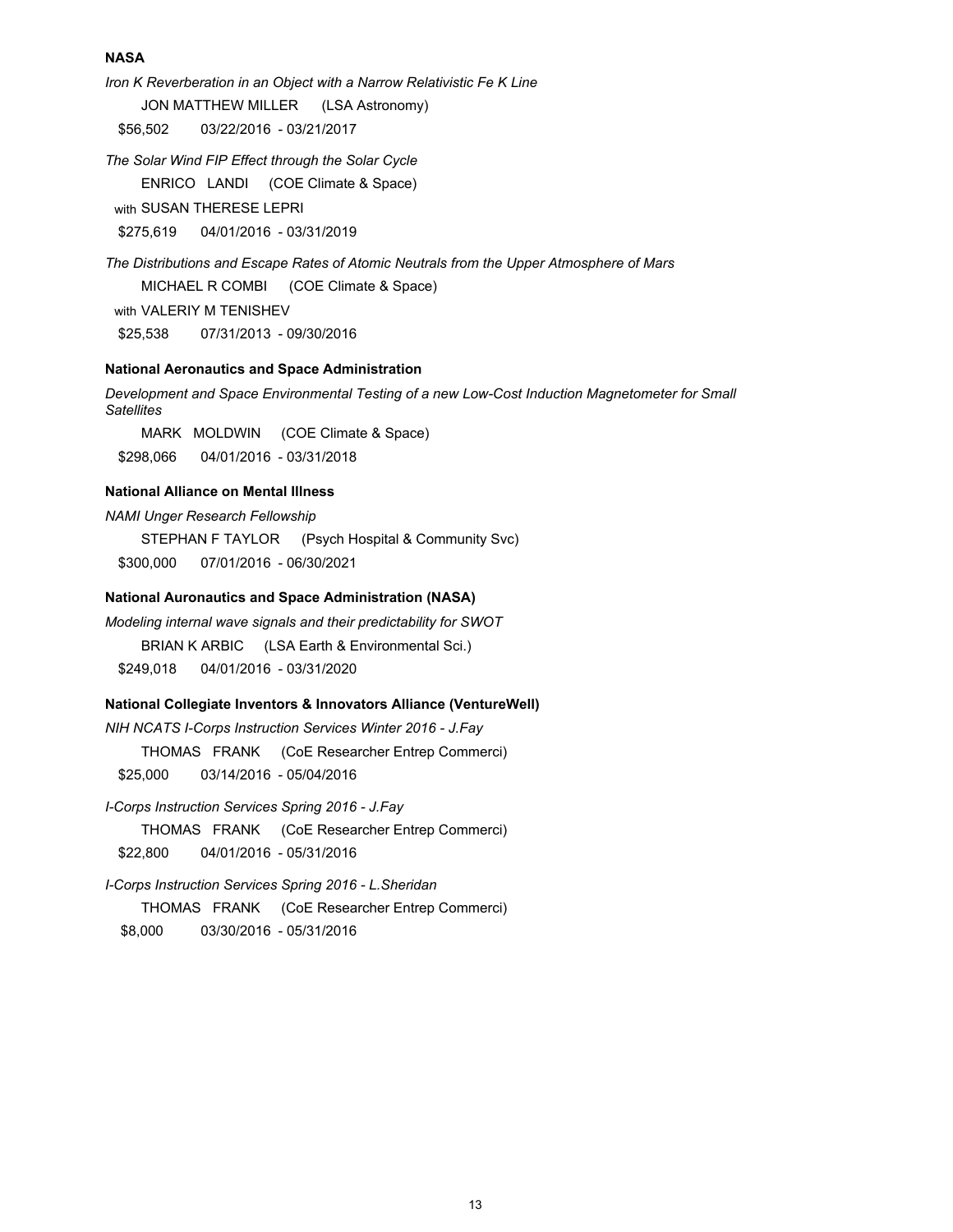#### **National Endowment for the Humanities**

*The Middle English Compendium Reborn: Expanding Content, Improving Access, and Stabilizing Technology*

PAUL FREDERICK SCHAFFNER (Library Info Tech - DLPS)

\$260,000 05/01/2016 - 04/30/2018

*Ethical Access to Music Time in Africa*

PAUL L CONWAY (School of Information)

with KELLY M ASKEW ROBERT JAMES MCINTYRE SHANNON ZACHARY

\$260,000 06/01/2016 - 05/31/2018

# **National Fragile X Foundation**

*Fragile X Clinical and Research Consortium UM Fragile X Registry* 

JEFFREY W INNIS (Pediatrics-Genetics)

with DONNA MARIE MARTIN

\$24,750 09/01/2015 - 08/31/2020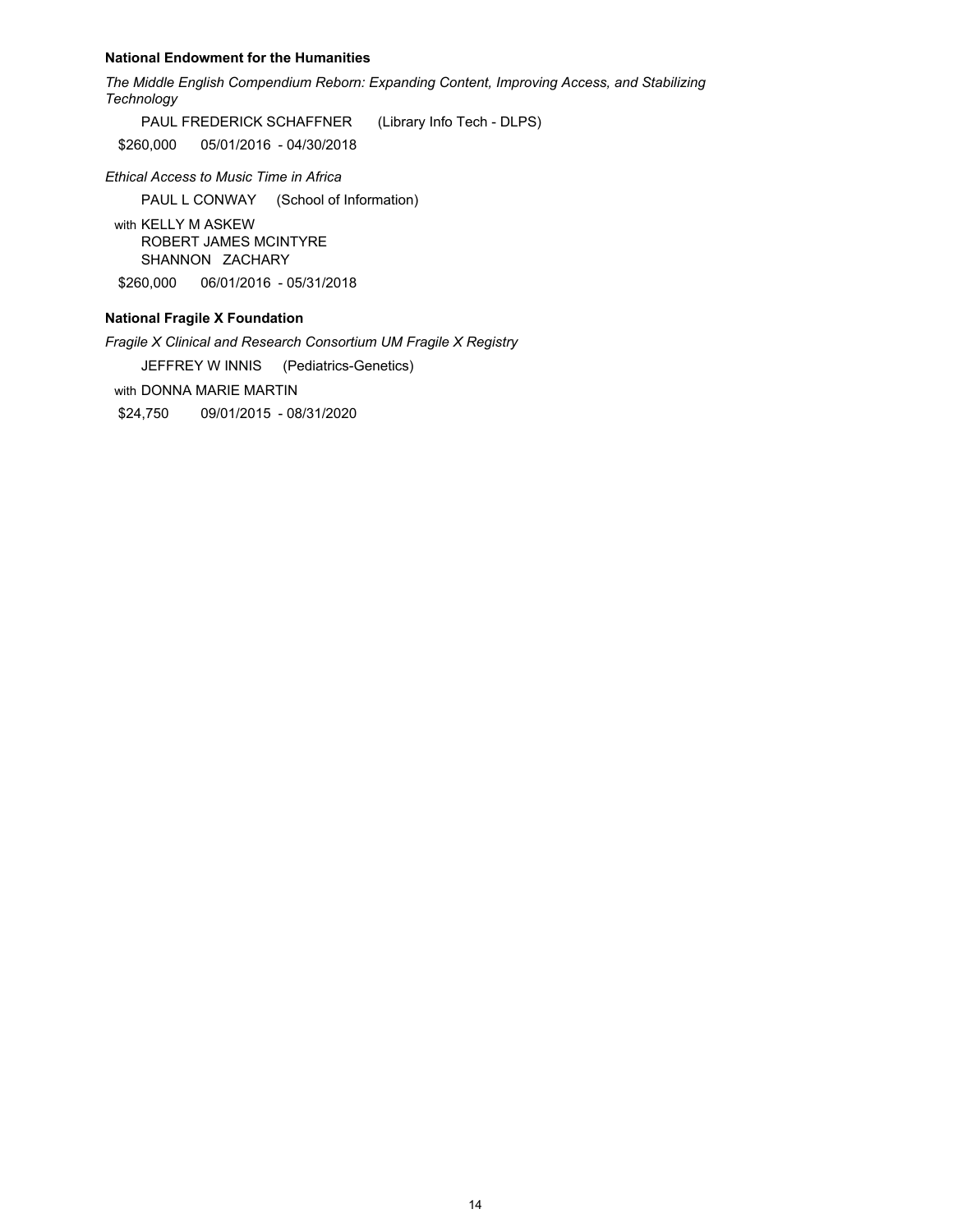#### **National Institutes of Health**

*Structural and functional studies of lecithin:cholesterol acyltransferase*

JOHN J G TESMER (Life Sciences Institute-Admin)

\$174,090 07/01/2016 - 06/30/2019

*Regio- and Site-Selective Processes Using Transition Metal and Biological Catalysts*

JOHN MONTGOMERY (LSA Chemistry)

\$2,034,350 04/01/2016 - 03/31/2021

*Niche-mediated regulation of asymmetric stem cell division*

YUKIKO YAMASHITA (Life Sciences Institute-Admin)

\$1,178,000 04/06/2016 - 03/31/2020

*Accommodation in Transplantation*

JEFFREY L PLATT (Transplant Surgery (STX)) MARILIA I CASCALHO (Transplant Surgery (STX)) \$387,500 04/06/2016 - 03/31/2017

*Validation of 4-miRNA signature for early lung cancer detection*

GUOAN CHEN (Thoracic Surgery Section) with DAVID G BEER HUI JIANG NITHYA RAMNATH \$375,345 04/04/2016 - 03/31/2018

*Personalizing COPD therapies by exploring heterogeneity of treatment effects*

CARLOS MARTINEZ (Int Med-Pulm./Critical Care)

\$971,281 05/01/2016 - 04/30/2021

*C-H Bond Functionalization in Organic Synthesis* MELANIE S SANFORD (LSA Chemistry) \$1,175,225 04/01/2016 - 03/31/2020

*Controlled Release Scaffolds for Nerve Regeneration*

LONNIE DAVID SHEA (Biomedical Engineering)

with SHAUN KUNISAKI \$454,150 03/15/2015 - 12/31/2018

#### **National Institutes of Health/NICHD**

*Sexual Behavior During the Transition to Adulthood and Associated Health Outcomes* ABIGAIL MAE WEITZMAN (Pop Studies-Research) \$155,000 04/12/2016 - 03/31/2018

#### **National Science Foundation**

*REU Site: Summer Undergraduate Research in Physics and Astrophysics at the University of Michigan* MYRON K CAMPBELL (LSA Physics)

\$279,062 05/01/2016 - 04/30/2019

*Next Generation Catalyst Transfer Polycondensations* ANNE JENNIFER MCNEIL (LSA Chemistry) \$449,991 05/01/2016 - 04/30/2019

*Collaborative Research: Mechanics of tension-induced adaptation in clathrin-mediated endocytosis* ALLEN PO-CHIH LIU (Mechanical Engineering) \$295,585 06/01/2016 - 05/31/2019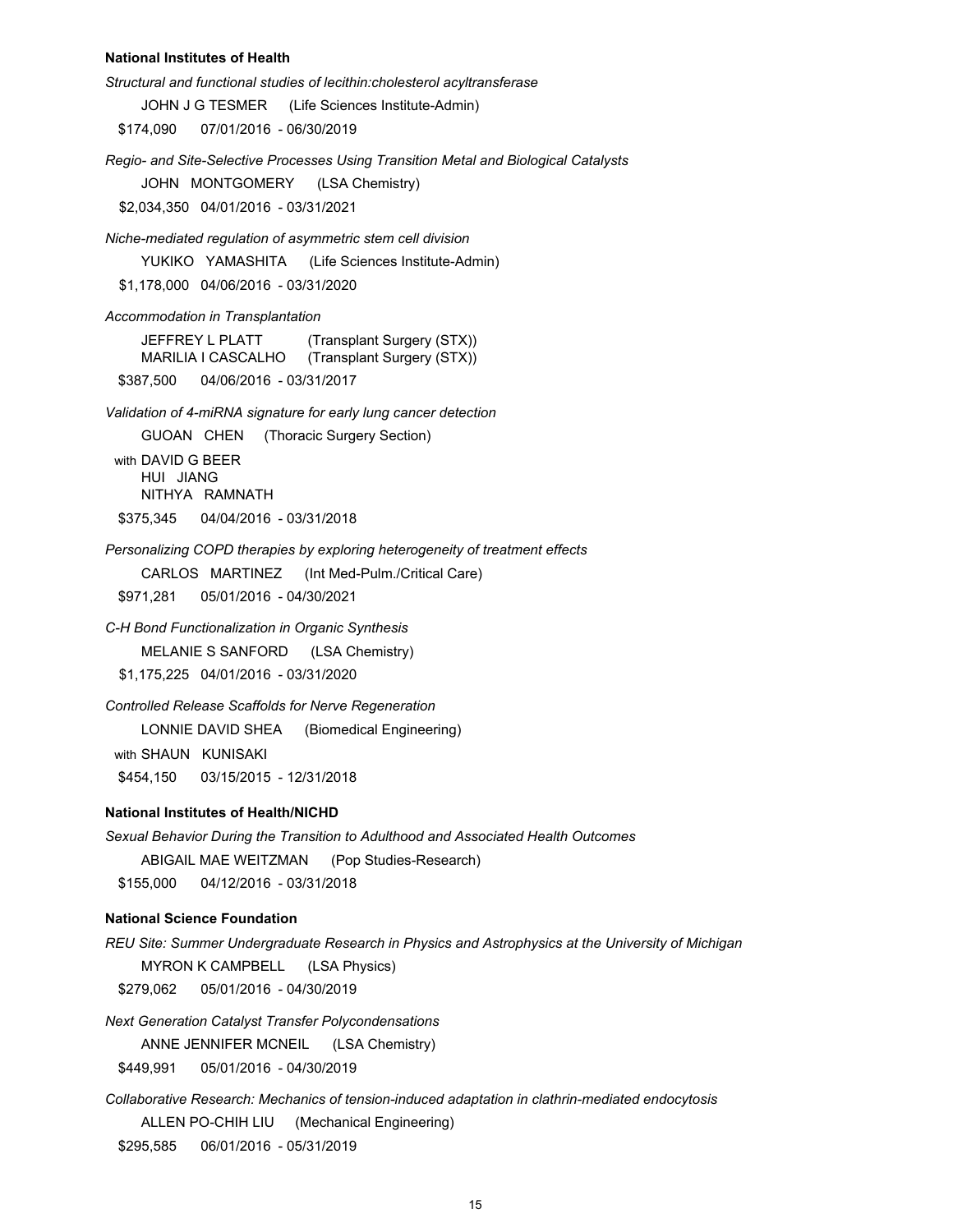*What are the seismic expressions of deep thermal and thermochemical plumes?*

JEROEN RITSEMA (LSA Earth & Environmental Sci.)

\$194,195 04/01/2016 - 03/31/2018

*FRG: Collaborative Research: Geometric Structures on Higher Teichmuller Spaces*

RICHARD D CANARY (LSA Mathematics)

\$432,160 06/01/2016 - 05/31/2019

*DISSERTATION RESEARCH: Evolutionary Consequences of Pathogen Strain Competition in a Hybrid Contact Zone*

TIMOTHY Y JAMES (LSA Ecology & Evolutionary Bio)

\$20,150 06/01/2016 - 05/31/2018

*DISSERTATION RESEARCH: Speciation, niche divergence, and character displacement at multiple scales in Lasiopogon robber flies (Diptera: Asilidae)*

L LACEY KNOWLES (LSA Ecology & Evolutionary Bio)

\$20,040 06/01/2016 - 05/31/2018

*Combinatorics of Cluster Varieties*

DAVID E SPEYER (LSA Mathematics)

\$299,999 07/01/2016 - 06/30/2019

*Non-Archimedean Techniques in Analysis, Dynamics and Geometry*

MATTIAS JONSSON (LSA Mathematics)

\$376,465 07/01/2016 - 06/30/2019

*Geometric Invariants of Rational Functions, with Applications*

MICHAEL E ZIEVE (LSA Mathematics)

\$270,000 07/01/2016 - 06/30/2019

*Conference Proposal: Nonparametric Statistics ? Integration of Theory, Methods and Applications*

NAISYIN WANG (LSA Statistics)

\$10,000 06/01/2016 - 05/31/2017

*A Workshop on Science Challenges in Low Termperature Plasma Science and Engineering: Enabling a Futuire Based on Electricity through Non-Equilibrium Plasma Chemistry*

MARK KUSHNER (COE EECS - ECE - Rad)

\$35,765 04/15/2016 - 03/31/2017

*Hazards SEES Type 2: Modeling to Promote Regional Resilience to Repeated Heat Waves and Hurricanes*

SETH DAVID GUIKEMA (Industrial & Operations Engin)

\$2,066,259 08/01/2015 - 09/30/2017

*REU Supplement year 3: Collaborative Research: Nuclear Reaction and Structure Studies with Radioactive and Stable Beams* 

FREDERICK D BECCHETTI JR (LSA Physics)

\$5,000 09/01/2016 - 08/31/2017

*Supplement to Drell-Yan Studies at Fermilab*

WOLFGANG B LORENZON (LSA Physics)

\$62,128 06/15/2015 - 05/31/2018

*PFI: AIR-TT: Prototype Scale-up for Traumatic Pelvic and Abdominal Injury Decision Support System (DSS)*

KAYVAN NAJARIAN (Comp Med and Bioinformatics)

\$12,000 04/14/2016 - 09/30/2016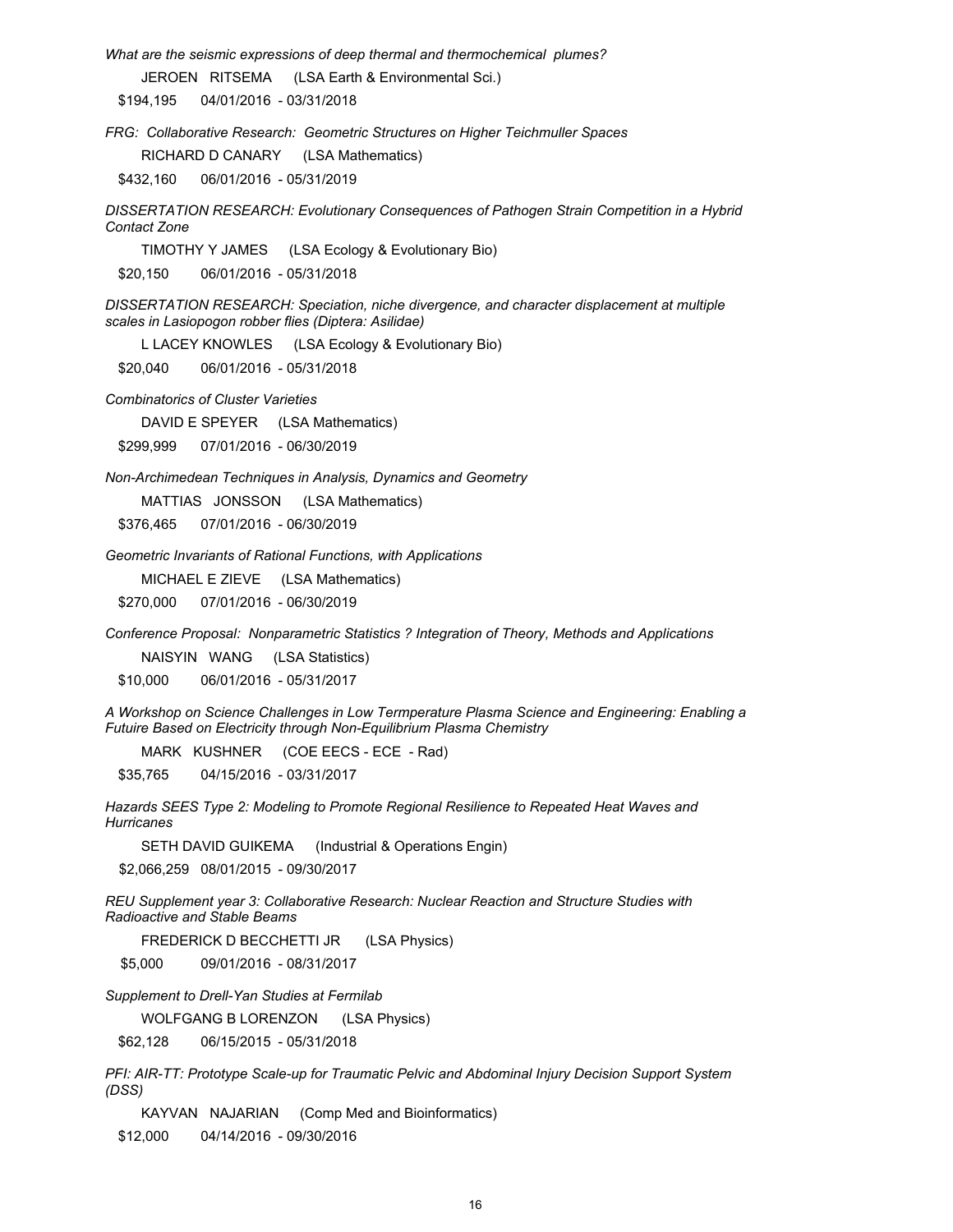*REU Supplement: CAREER: Designing a Predictable Database-An Overlooked Virtue* BARZAN MOZAFARI (EECS - CSE - SSRL) \$16,000 06/01/2016 - 01/31/2021

#### **NB Brightmoor**

*Public Allies Partner (Year 3) Neighbors Building Brightmoor*

TRACY SMITH HALL (Dbn Office of Metro Impact)

\$6,000 10/12/2015 - 08/11/2016

## **NCI/NIH**

*Defining the role of Pin1 and CDK-mediated Smad3 phosphorylation in Triple Negative Breast Cancer Migration and Metastasis*

JACQUELINE S JERUSS (GSA - Surgical Oncology (SON))

\$111,903 04/01/2016 - 03/31/2019

#### **NEH**

*Digital Histories of Eugenic Sterilization: Developing a Multi-Modal Prototype and Best Practices for Sensitive Health Data*

ALEXANDRA STERN (LSA American Culture)

\$40,000 07/01/2016 - 06/30/2018

# **NephCure**

*NephCure Accelerating Cures Institute* 

DEBBIE GIPSON (Pediatrics-Nephrology)

\$430,000 05/11/2015 - 04/30/2017

# **NIDA**

*M-Health to Decrease Youth Substance Misuse & High Risk Illegal Firearm Behaviors*

REBECCA CUNNINGHAM (Emergency Medicine UM Adult)

\$911,520 05/01/2016 - 04/30/2021

# **nih**

*Targeting CD47 to aid in clearing intracerebral hemorrhage*

GUOHUA XI (Neurosurgery)<br>
YA HUA (Neurosurgery) (Neurosurgery) with RICHARD F KEEP

\$1,695,315 05/01/2016 - 03/31/2021

# **NIH**

*Imaging of Hematologic and Oncologic Disorders*

BRIAN DALE ROSS (Department of Radiology)

with CRAIG J GALBAN ELLA A KAZEROONI GREGORY A YANIK TIMOTHY D JOHNSON

\$5,996,972 05/01/2016 - 04/30/2023

*Great Lakes New England Clinical Validation Center*

DEAN E BRENNER (Int Med-Hematology/Oncology)

with ANANDA SEN HENRY D APPELMAN LILI ZHAO \$3,951,684 04/06/2016 - 03/31/2021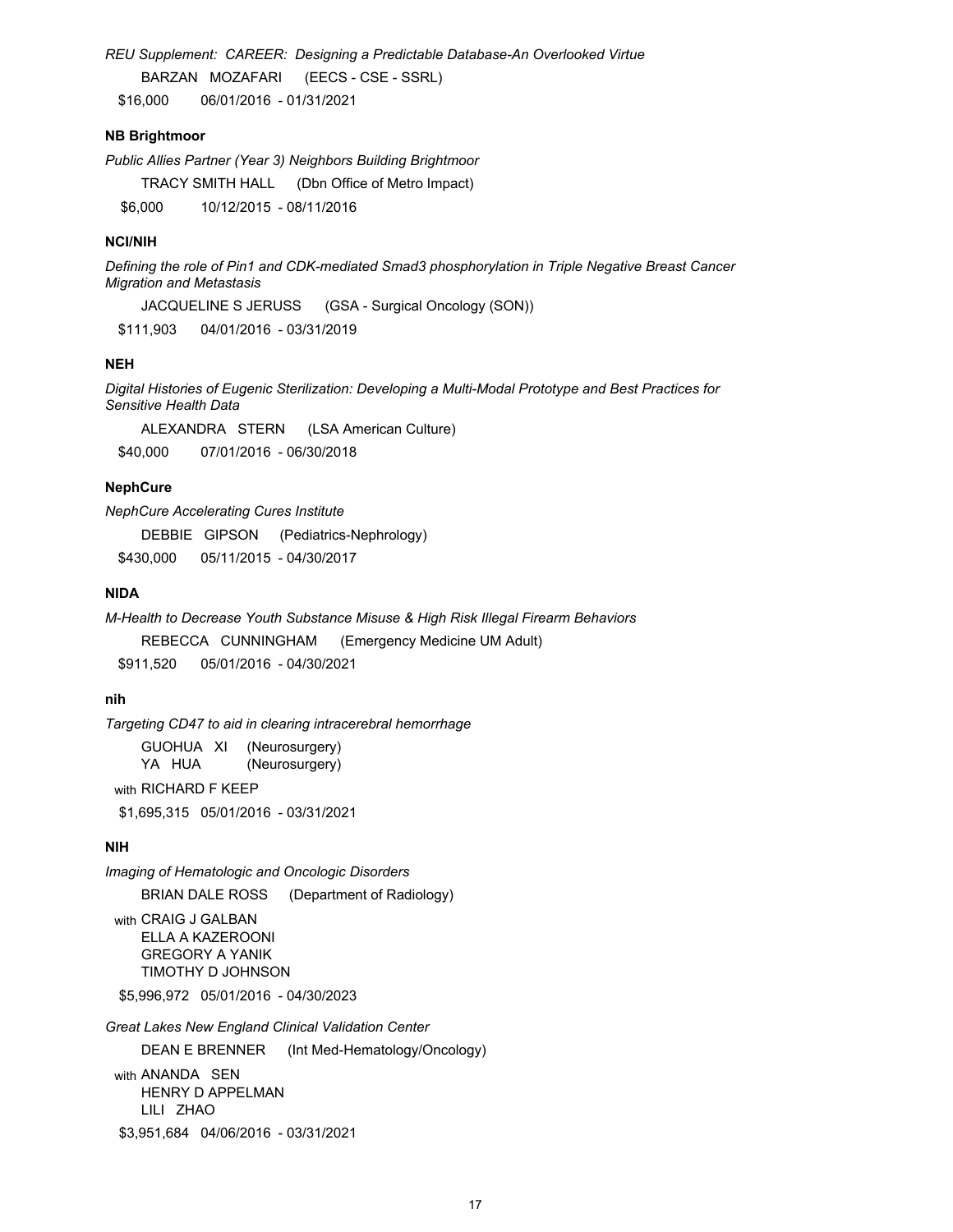*Developmental Psychology Training Grant* CHRISTOPHER STEPHEN MONK (LSA Psychology) VONNIE C MCLOYD (LSA Psychology) \$1,528,065 05/01/2016 - 04/30/2021 *Molecular Characterization of NoxA1 in VSMC NADPH Oxidase Activation* MARSCHALL STEVENS RUNGE (Int Med-Cardiology) with NAGESWARA MADAMANCHI \$126,040 04/01/2016 - 04/30/2016 *Improving glaucoma self-management with technology-supported counselors* PAULA ANNE NEWMAN-CASEY (Ophthalmology & Visual Science) \$920,160 05/01/2016 - 04/30/2020 *Protein and Chemical Modulation of Curli Amyloid Biogenesis* MATT R CHAPMAN (LSA Molec./Cell./Develop. Bio) \$1,183,919 04/01/2016 - 03/31/2020 *Credentialing Ovarian Cancer Models in the Context of the Dualistic Pathway Paradigm*  KATHLEEN R CHO (Pathology Department) with MUNEESH TEWARI RONG WU SCOTT ARTHUR TOMLINS YALI ZHAI \$1,450,000 05/01/2016 - 04/30/2019 *Defining the relative roles of pre- and post-synaptic events in the initiation and progression of sarcopenia*  SUSAN BROOKS HERZOG (Molec & Integrative Physiology) with DENNIS R CLAFLIN LISA M LARKIN \$3,293,641 04/15/2016 - 03/31/2021 *Acute Pancreatitis Alert & Decision Support Improves Care & Cuts Length of Stay* MATTHEW J DIMAGNO (Int Med-Gastroenterology) with KELLEY KIDWELL RAF S RIZK STEVEN J BERNSTEIN STEVEN KRONICK \$439,886 04/09/2016 - 03/31/2018 *Novel Inflammatory Pathway of Aged-Enhanced Atherosclerosis* DANIEL ROBERT GOLDSTEIN (Int Med-Cardiology) with DAVID LOMBARD DAVID PINSKY RICHARD A MILLER \$1,550,000 05/01/2016 - 03/31/2020 *Adolescent Sexual Violence: A Longitudinal Examination of Outcomes and Risk* QUYEN MAI EPSTEIN-NGO (Inst/Research Women & Gender) **NIH-NICHD**

with CAROL J BOYD PHILIP TODD VELIZ YASAMIN YOKO KUSUNOKI

\$155,000 05/01/2016 - 04/30/2018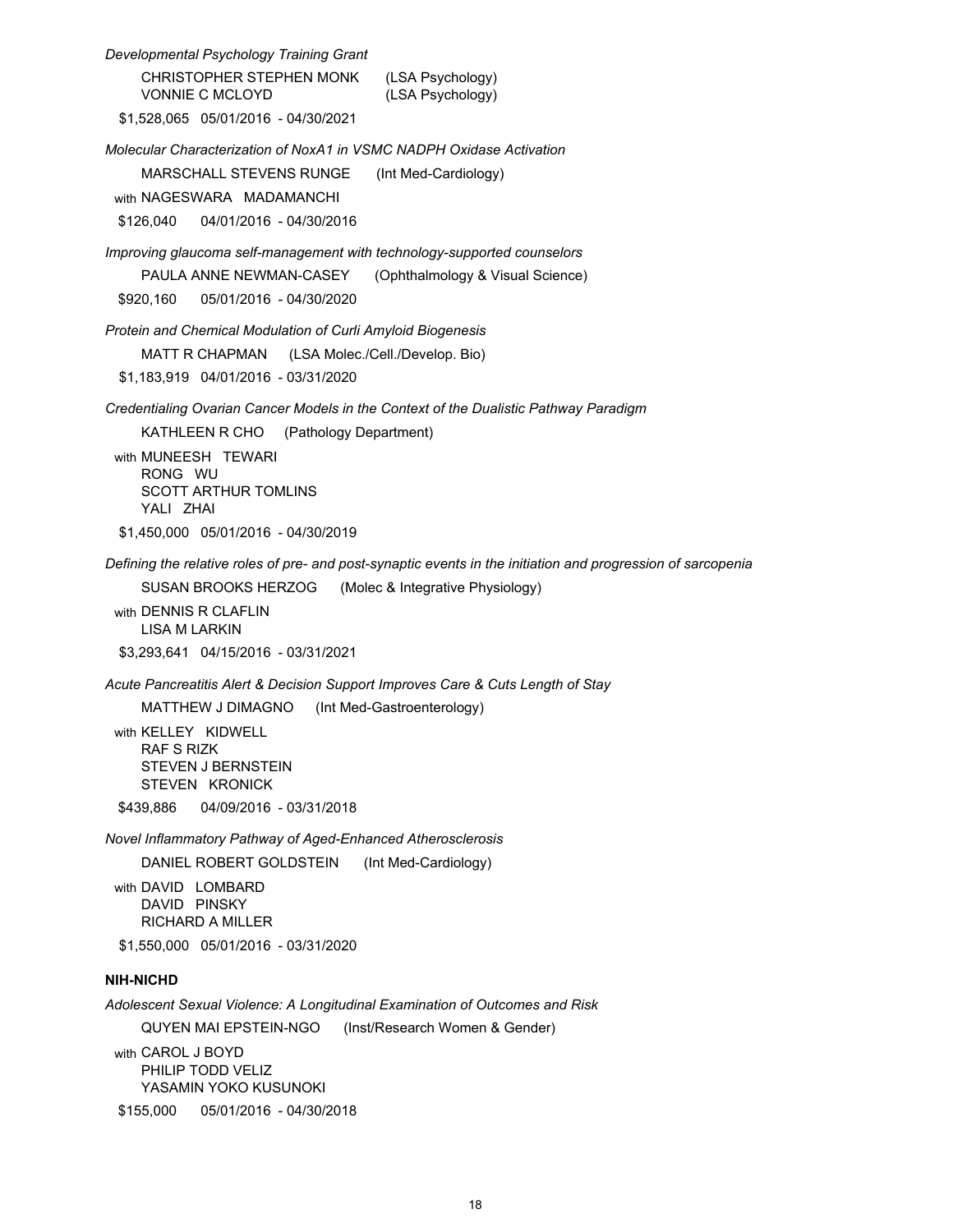#### **NIH/NICHD**

*Family Dynamics, Fertility, and Investments in Children Across Generations*

KATHERINE A MCGONAGLE (SRC-Psid) NARAYAN SASTRY (SRC-Psid)

with BOB SCHOENI FABIAN T PFEFFER STEVEN G HEERINGA

\$6,350,760 04/25/2016 - 02/28/2021

*Family Demography and Migration: Consequences for Health and Well-being*

| <b>BOB SCHOENI</b> | (Int Med-General Medicine) |
|--------------------|----------------------------|
| HWAJUNG CHOI       | (Int Med-General Medicine) |

with DAN BROWN HONGWEI XU \$425,688 04/12/2016 - 03/31/2018

# **NIH/NIDCD**

*Across-Site Patterns of Cochlear Implant Function: Importance of Cochlear Health*

BRYAN E PFINGST (Kresge Hearing Research Inst)

with KARA LEYZAC

\$75,000 04/15/2016 - 03/31/2017

## **NIH/NIDDK**

*Cellular mechanism of action of SH2B1 isoforms implicated in human obesity*

CHRISTIN CARTER-SU (Molec & Integrative Physiology)

with LAWRENCE S ARGETSINGER MARTIN MYERS

\$2,323,520 07/01/1999 - 03/31/2021

# **North American Pollinator Protection Campaign**

```
CHANGING PERSPECTIVES: HOW POLLINATOR COMMUNITY CONTEXT INFLUENCES HONEY
BEE VIRUS PREVALENCE
```
ELIZABETH ALISON TIBBETTS (LSA Ecology & Evolutionary Bio)

\$8,892 05/01/2016 - 04/01/2017

# **Northwestern University**

*Sustaining quality of life of the aged: Heart transplant or mechanical support?* 

FRANCIS D PAGANI (Cardiac Surgery)

\$23,842 07/15/2015 - 03/31/2020

*2016 SMART Weight Loss* 

INBAL NAHUM-SHANI (SRC-Quantitative Methods)

with SUSAN A MURPHY

\$44,417 03/01/2016 - 02/28/2021

# **Novo Nordisk A/S**

*NovoNordisk Consultant Agreement: N8-GP Field Study*

STEVEN W PIPE (Pediatrics-Hematology/Oncology)

\$2,000 03/01/2016 - 06/30/2016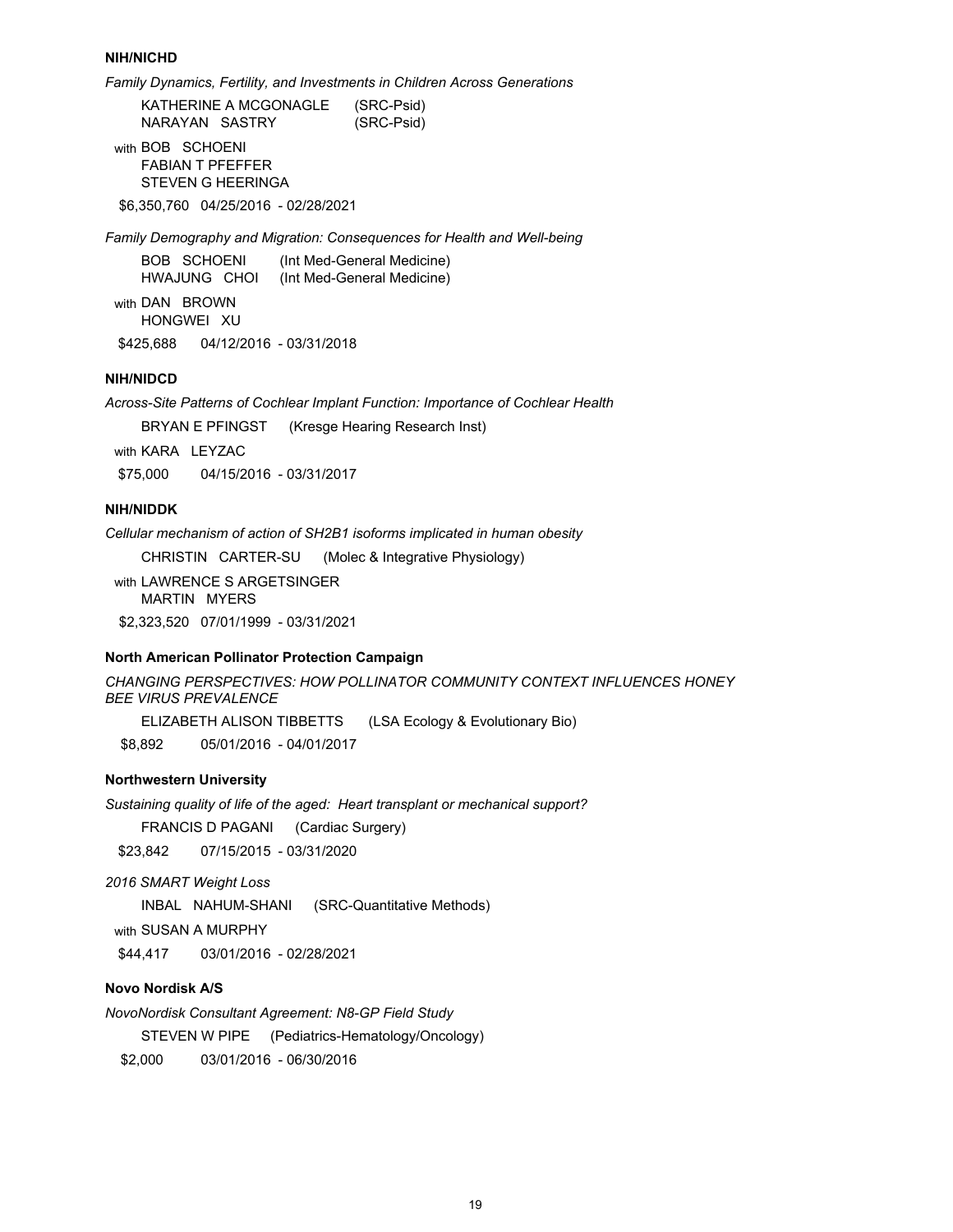#### **NSBRI**

*Evaluation of Brain White Matter Integrity in NASA Crewmembers: Comparisons with Controls, Changes with Flight and Behavioral Consequences*

RACHAEL D SEIDLER (School of Kinesiology)

\$99,934 04/01/2016 - 03/31/2017

#### **NSF**

*Understanding Electronic and Magnetic Interactions in Complex Mixed Metal Chalcogenides*

PIERRE FERDINAND POUDEU-POUDEU (Materials Science & Engin.)

with EMMANOUIL KIOUPAKIS

\$520,000 06/01/2016 - 05/31/2019

*SusCHEM: Development of New Reductive Transformations Utilizing First-Row Metal Catalysis*

JOHN MONTGOMERY (LSA Chemistry)

\$660,000 05/01/2016 - 04/30/2020

*SusChEM: Catalytic lignin degradation*

COREY STEPHENSON (LSA Chemistry)

\$450,000 05/01/2016 - 04/30/2019

#### **Oakland County**

 *Service Portfolio Project, Oakland County Parks*  PAULA LANGE NAS (Flint University Outreach) \$30,000 03/15/2013 - 03/31/2017

# **Office of Naval Research**

*Inverse Modeling for In Situ Hydrodynamic Load Identification of Flexible Marine Propulsors in Multiphase Flow*

YIN LU YOUNG (Naval Arch & Marine Dept) \$264,040 04/15/2016 - 09/30/2018

#### **Office of Naval Research (ONR)**

*Harmonic Generation in Compact, High Power RF Magnetron Sources*

RONALD M GILGENBACH (Nuclear Eng & Radiological Sci)

with NICHOLAS MICHAEL CARL JORDAN YUE YING LAU \$225,055 05/01/2016 - 04/30/2019

#### **On-X Life Technologies**

*On-X Prosthetic Heart Valve- Size 17 mm Aortic and 23mm Mitral* 

MING-SING SI (Cardiac Surgery)

\$29,800 04/07/2016 - 04/06/2019

# **Oregon Health & Science University (OHSU)**

*Role of Corticotropin-Releasing Hormone-Binding Protein in Alcohol Use and Abuse*

AUDREY F SEASHOLTZ (Molecular & Behav Neurosc Inst)

\$46,500 02/01/2016 - 01/31/2017

# **Osteology Foundation**

*A Periodontal Biotype Enhancing Strategy for the Patient Undergoing Accelerated Orthodontics* HECTOR FABIO RIOS (DENT Periodontics and Oral Med)

\$103,432 03/01/2016 - 02/28/2018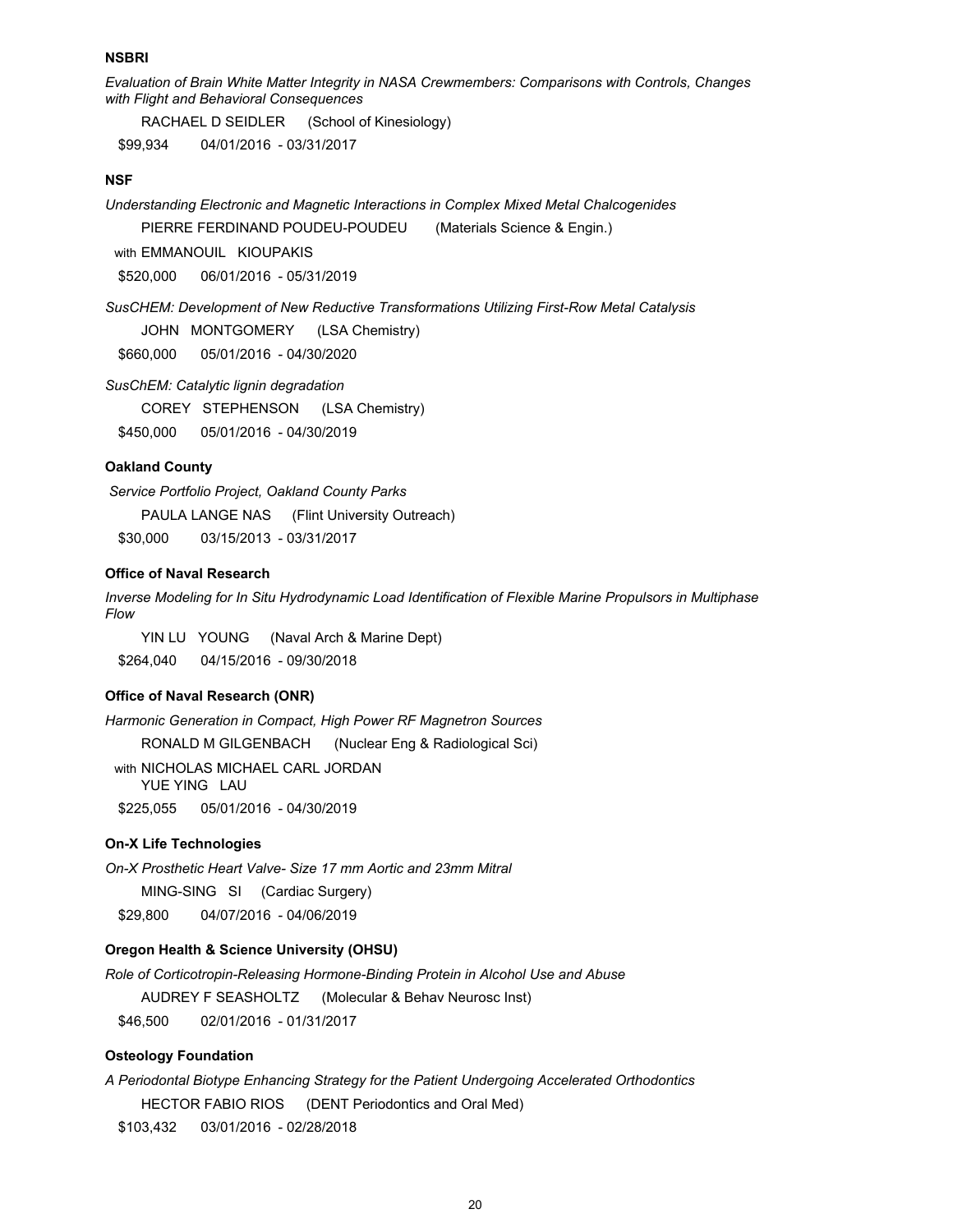#### **Overseas Development Institute**

#### *Global Girls Research Initiative*

WILLIAM G AXINN (SRC-Society, Pop., & Envir.)

with DIRGHA JIBI GHIMIRE JAMES ROBERT WAGNER STEVEN G HEERINGA

\$35,108 11/01/2015 - 12/31/2015

## **Pancreatic Cancer Action Network**

*Precision Promise Project*

DIANE M SIMEONE (GSA - Gastrointestinal (SGI))

with VAIBHAV SAHAI

\$62,500 01/01/2016 - 06/30/2016

## **Parexel International, LLC**

*A Phase 3, Randomized, Double-blind, Placebo-controlled, Parallel-group, Multicenter Protocol to Evaluate the Safety and Efficacy of Ustekinumab Induction and Maintenance Therapy in Subjects with Moderately to Severely Active Ulcerative Colitis*

PETER DOYLE HIGGINS (Int Med-Gastroenterology)

\$542,904 03/14/2016 - 02/29/2020

## **Patient-Centered Outcomes Research Institute (PCORI)**

*Decision Support for Parents Receiving Genetic Information about Child's Rare Disease*

DAVID ERIC SANDBERG (Pediatrics-Ambulatory Care Pgm)

\$45,146 03/01/2013 - 12/31/2017

#### **Pediatric Orthopedic Society of North America**

*Role of the Hypoxia Signaling Pathway in Spine Development*

FRANCES A FARLEY (Orthopaedic Surgery)

with ERNESTINA SCHIPANI

\$30,000 06/01/2016 - 05/31/2017

#### **Pharmacyclics**

*A Multicenter Study of Ibrutinib and Lenalidomide in Combination with DA-EPOCH-R in Subjects with Relapsed or Refractory Diffuse Large B-cell Lymphoma* 

MOSHE TALPAZ (Int Med-Hematology/Oncology)

\$222,143 07/25/2014 - 06/29/2019

## **Phase Four, LLC**

*High Thrust-to-Power Electric Propulsion System For Dynamic Orbits*

JP SHEEHAN (Aerospace Engineering)

\$400,000 08/31/2015 - 08/31/2016

# **PPD**

*A First-in-Human Study of Repeat Dosing with REGN2810, A Monoclonal, Fully Human Antibody to Programmed Death-1 (PD-1), as Single Therapy and in Combination with other Anti-Cancer Therapies, in Patients with Advanced Malignancies*

DAVID C SMITH (Int Med-Hematology/Oncology)

\$851,441 11/16/2015 - 11/30/2022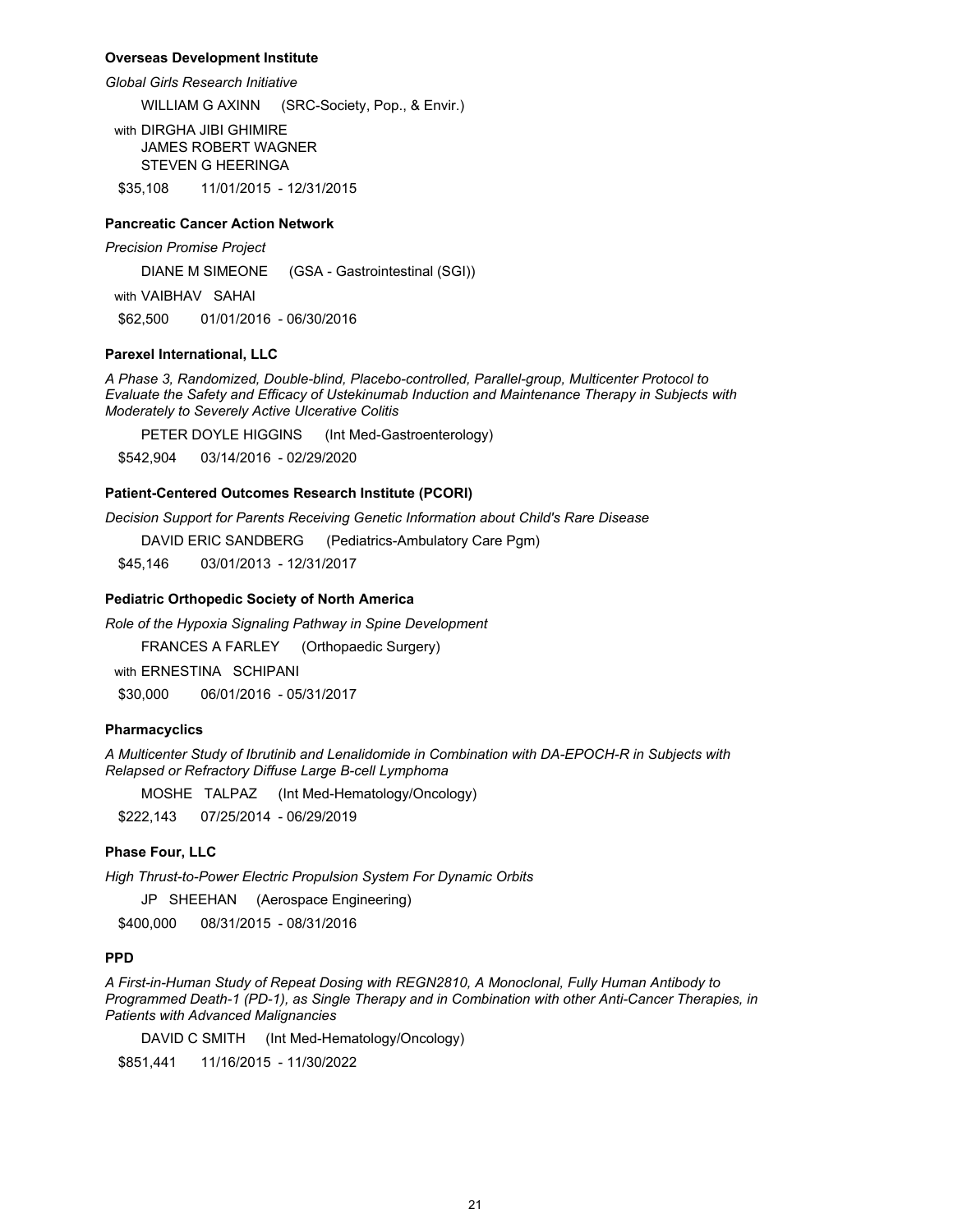## **Princeton University**

*Heterogeneous Treatment Effects in Demographic Research*

HONGWEI XU (Pop Studies-Research)

\$104,524 08/01/2015 - 05/31/2018

#### **Princeton University**

*Kenen Fellowship*

JAVIER CRAVINO (LSA Economics) \$157,563 09/01/2016 - 07/01/2017

## **Procter & Gamble**

*MCubed Diamond: Using Industrial Symbiosis Concepts to Reduce Flexible Packaging Flow to Landfill in Developing Countries*

JOSE FRANCISCO ALFARO (Sch of Nat Resources & Environ)

\$80,000 04/01/2016 - 10/31/2017

## **Procter & Gamble**

*ASSESSMENT OF CHEMICAL AGENTS FOR INHIBITION OF RETINOID-INDUCED INFLAMMATION IN THE SKIN*

JAMES VARANI (Pathology Department)

with MUHAMMAD NADEEM ASLAM

\$39,318 04/01/2016 - 01/03/2017

# **Quintiles**

*A Phase 2b Double-blind, Multi-dose, Placebo-controlled Study to Evaluate the Efficacy and Safety of MEDI2070 in Subjects with Moderate to Severe Crohn?s Disease Who Have Failed or Are Intolerant to Anti-tumor Necrosis Factor-alpha Therapy*

PETER DOYLE HIGGINS (Int Med-Gastroenterology)

\$282,198 02/25/2016 - 02/28/2018

### **Quintiles**

*A PHASE IV, MULTICENTER, OPEN-LABEL STUDY OF THE IMMUNOGENICITY OF NUTROPIN AQ? V1.1 [SOMATROPIN (rDNA ORIGIN) INJECTION] ADMINISTERED DAILY TO NAIVE GROWTH HORMONE-DEFICIENT CHILDREN (iSTUDY)*

RAM K MENON (Pediatric & Comm Diseases Dept)

\$43,689 01/28/2016 - 03/31/2018

#### **Religious Action for Affordable Housing**

*Washtenaw County Loan Fund*

ALFREDA RENAE ROOKS (UMH Housing Bureau/Senior)

\$5,000 01/01/2016 - 12/31/2017

# **Riken Research Cluster for Innovation**

*In vivo evaluation of BMP signaling blocking reagents*

YUJI MISHINA (DENT Bio & Materials Science)

\$218,268 04/01/2016 - 09/30/2016

#### **Robert Wood Johnson Foundation (RWJF)**

*Robert Wood Johnson Foundation Health Policy Fellows*

CHRISTOPHER RYAN FRIESE (SON-Grants)

\$165,000 09/01/2016 - 08/31/2018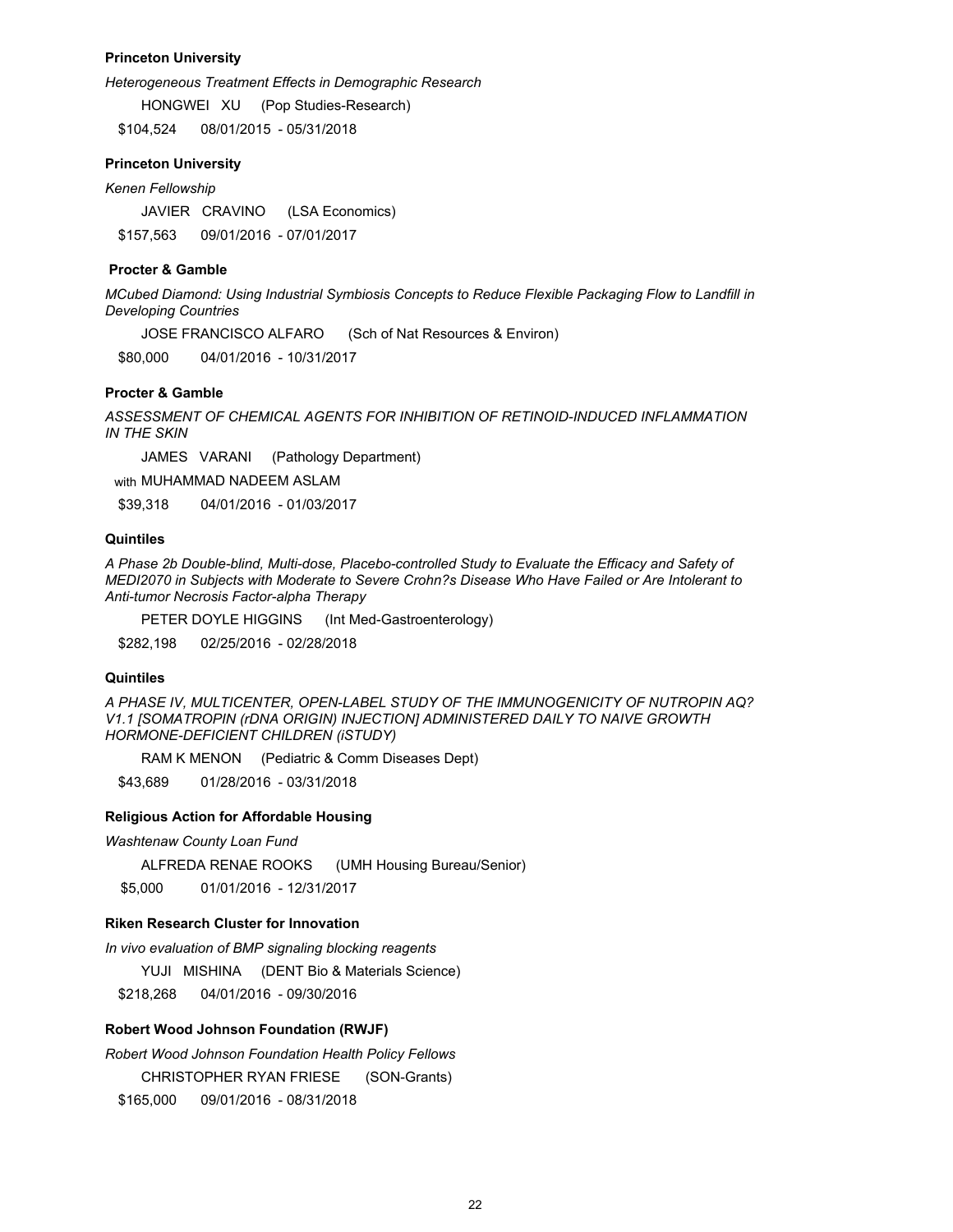#### **Samsung Electronics, Fab & Equipment R&D Team**

*Samsung Plasma Technology Joint Research Center: Transient Operating Plasma Systems (TOPS) for Next Generation Plasma Processing*

MARK KUSHNER (COE EECS - ECE - Rad)

\$600,000 05/01/2016 - 04/30/2017

#### **scPharmaceuticals, Inc**

*A Pilot Study to Investigate the Safety and Efficacy of a Novel Furosemide Regimen, Administered Subcutaneously for the Treatment of Fluid Overload and to Evaluate the Feasibility for Home Treatment ? DIVERSION-HF*

TODD M KOELLING (Int Med-Cardiology)

\$63,262 03/21/2016 - 03/20/2017

## **Seattle Children's Hospital**

*RESTORE - Sedation Management in Pediatric Patients with Acute Respiratory Failure*

SETH A WARSCHAUSKY (Physical Medicine & Rehab Dept)

\$4,000 04/06/2016 - 04/04/2017

## **SF Motors Inc**

*SF Motors Affiliate Membership with MTC* 

HUEI PENG (MI Mobility Transformation Ctr)

\$100,000 01/01/2016 - 12/31/2017

# **Shell**

*Corporate Partner Program Shell 4/12/2016-4/11/2017*

JEANNE P MURABITO (CoE Eng Career Resource Center)

\$2,500 04/12/2016 - 04/11/2017

# **Silk Road Inc.**

*Long Term Follow-Up Study of ROADSTER Patients*  KATHERINE A GALLAGHER (Vascular Surgery Section)

\$7,400 01/11/2016 - 02/28/2017

# **Simons Foundation**

*Random matrix theory and related topics*

JINHO BAIK (LSA Mathematics)

\$124,465 01/01/2017 - 12/31/2017

#### *Arithmetic and Geometry of Coverings of Curves*

MICHAEL E ZIEVE (LSA Mathematics)

\$110,796 09/01/2016 - 08/31/2017

#### **Smithsonian Astrophysical Observatory**

 *Exploring Astrophysical Hydrodynamics in the Laboratory PAF #: 15-PAF06627* 

PAUL A KEITER (COE Climate & Space)

\$115,245 07/01/2013 - 06/30/2016

## **Society for Vascular Surgery Foundation**

*Vascular Research Initiatives Conference (VRIC) Trainee Travel Scholarship*  KATHERINE A GALLAGHER (Vascular Surgery Section)

\$1,000 05/01/2016 - 12/31/2016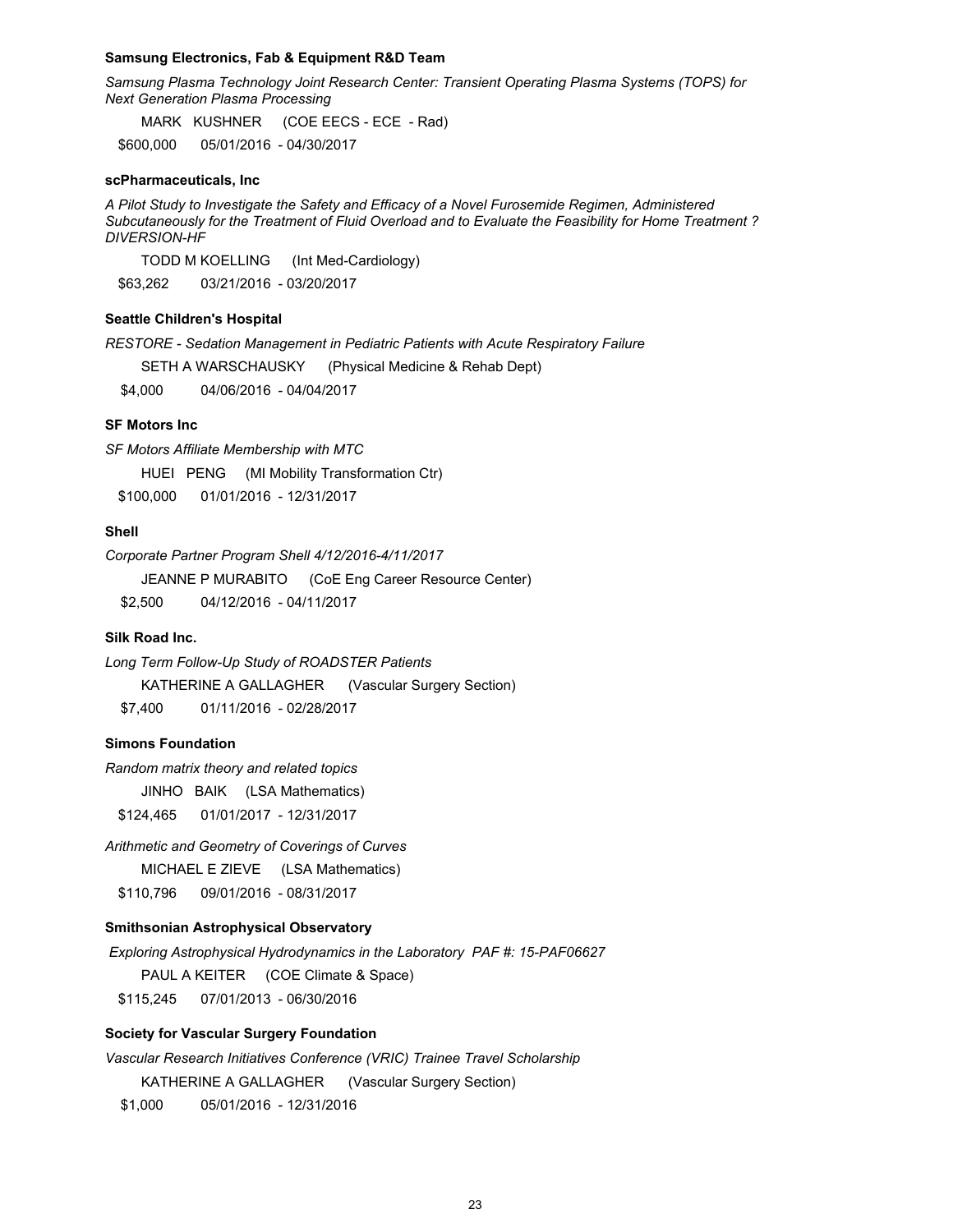# **Space Telescope Science Institute**

*NGC 6273: Towards Understanding a New Class of Galactic Globular Clusters* WILLIAM IAN CLARKSON (Dbn CASL-Physical Sciences)

\$10,249 04/01/2016 - 03/31/2019

## **Star Fish Family Service**

*Development and Implementation of a Fathering Program in Detroit,MI*

MARIA MUZIK (Psychiatry-ASAP)

with KATHERINE LISA ROSENBLUM

\$62,686 10/01/2015 - 09/30/2016

# **St. Baldrick's Foundation**

*Pharmacogenomics through next generation sequencing*

RAJEN J MODY (Pediatrics-Hematology/Oncology)

\$5,000 05/01/2016 - 01/31/2017

# **The Andrew W. Mellon Foundation**

*Documenting the Dead: Border Politics and the Forensic Work Behind Identifying Migrant and Refugee Bodies* 

JASON P DE LEON (LSA Anthropology)

\$234,000 03/23/2016 - 12/31/2017

# **The Children's Hospital of Philadelphia (CHOP)**

*Study Chair: NIH NCTN Grant (U10CA180886) ANBL1221 2016-2019*

RAJEN J MODY (Pediatrics-Hematology/Oncology)

\$45,000 01/01/2015 - 02/28/2019

# **The Commonwealth Fund**

*Macroeconomic Impact of Medicaid Expansion in Michigan*

HELEN G LEVY (Int Med-General Medicine) JOHN Z AYANIAN (Int Med-General Medicine)

with GABRIEL EHRLICH \$50,000 05/01/2016 - 10/31/2016

# **Toyota**

*Toyota New* ANNA G STEFANOPOULOU (Mechanical Engineering) with JASON BRIAN MARTZ \$61,747 03/01/2015 - 05/31/2016

# **UC-Davis**

*Health, Education, and Economic Interventions for Orphans and Vulnerable Children in Mozambique* DEAN C YANG (Pop Studies-Research) \$300,239 04/01/2016 - 09/30/2016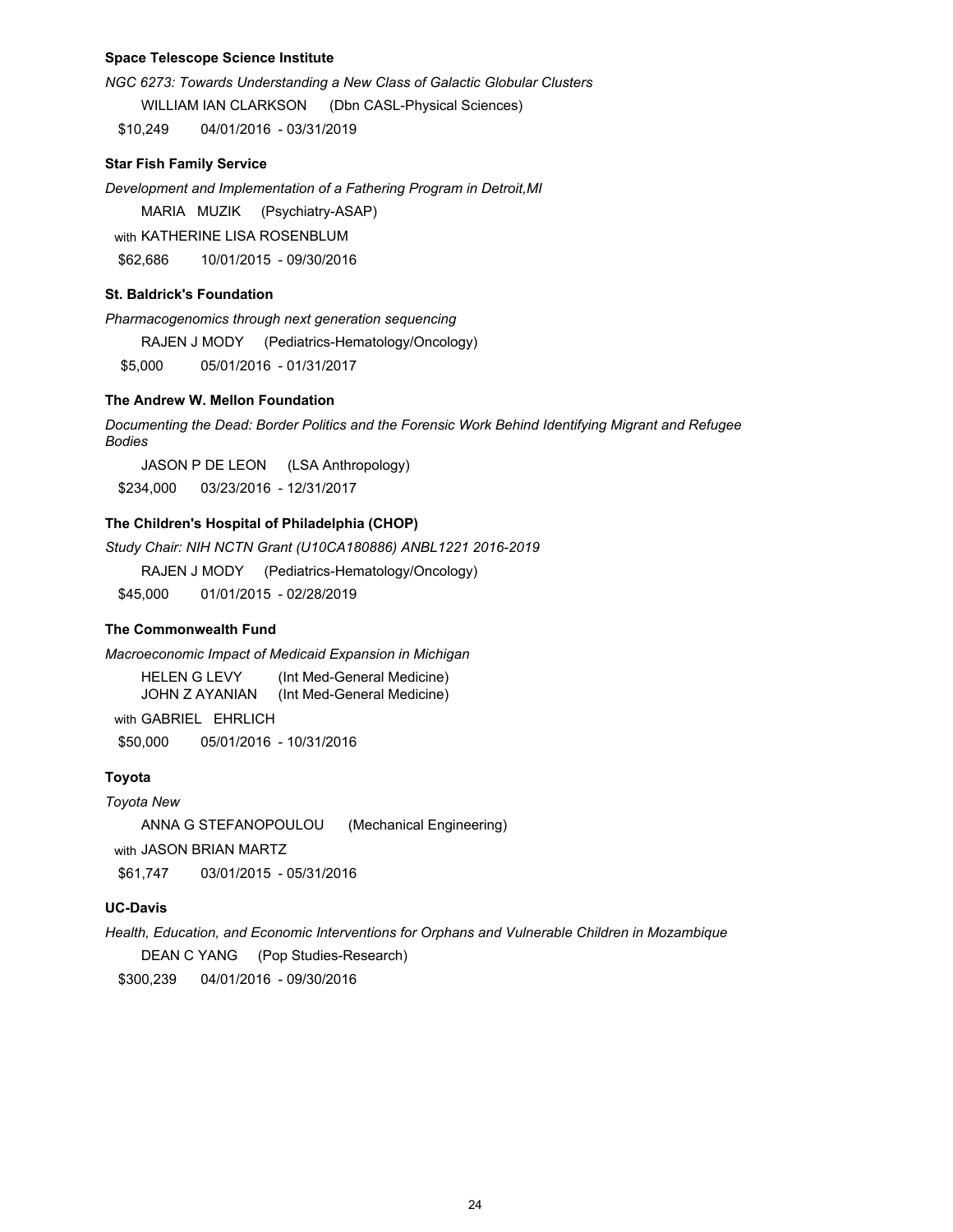#### **University of California-San Diego**

*Biomarker Validation and Discovery in Diabetic Nephropathy*

SUBRAMANIAM PENNATHUR (Int Med-Nephrology)

with JAEMAN BYUN MATTHIAS KRETZLER THEKKELNAYCKE RAJENDIRAN WENJUN JU

\$115,000 10/01/2015 - 09/30/2016

## **University of Colorado**

*Mars Atmosphere and Volatile Evolution Mission (MAVEN), Phase E FY16*

ANDREW F NAGY (COE Climate & Space)

\$31,344 01/01/2014 - 09/30/2016

# **University of Essex**

*Understanding household finance through better measurement w University of Essex*

MICK P COUPER (SRC-Survey Methodology Prog)

\$36,927 01/01/2016 - 06/30/2017

#### **University of Texas (BEG)**

*An Autonomous Microsystem Test-Bed for Extreme Environments: Strategic Options and Scalability Limits*

YOGESH B GIANCHANDANI (COE EECS - ECE - SSEL)

with DAVID BLAAUW DENNIS MICHAEL SYLVESTER \$450,000 06/01/2012 - 07/01/2017

#### **University of Washington**

*Integrated Versus Referral Care for Complex Psychiatric Disorders in Rural FQHCs*

MARCIA ANN VALENSTEIN (Psychiatry Collaborative Care)

with **D EDWARD** DENEKE GREGORY W DALACK \$130,983 01/01/2016 - 12/31/2016

*The relationship between respiratory microbiota and spirometric response to*

*tobramycin inhalation powder in patients with cystic fibrosis*

RICHARD H SIMON (Int Med-Pulm./Critical Care)

with JOHN JOSEPH LIPUMA

\$56,765 03/01/2016 - 02/28/2017

*Boeing Project - 2016: Structural Technologies Development*

VEERA SUNDARARAGHAVAN (Aerospace Engineering)

\$146,204 01/01/2015 - 12/31/2016

# **USC / Alzheimer?s Disease Cooperative Study**

*Longitudinal Evaluation of Amyloid Risk and Neurodegeneration ? the LEARN Study*

JUDITH L HEIDEBRINK (Neurology Department)

\$223,000 11/01/2015 - 10/31/2016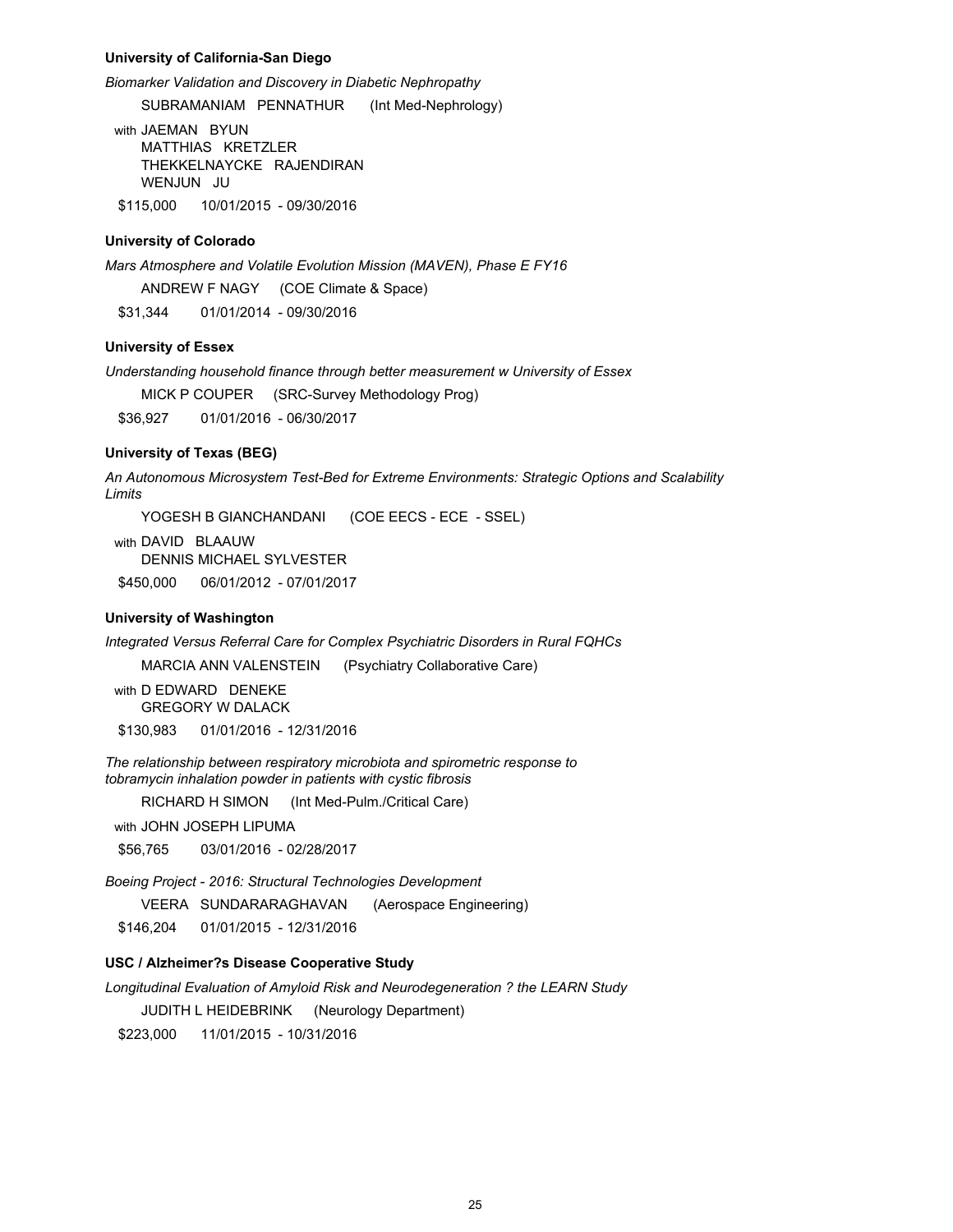#### **USDA - NIFA**

*McIntire-Stennis 2016*

MARIA CARMEN DE MELLO LEMOS (Sch of Nat Resources & Environ)

with ALEXANDRA PAIGE FISCHER ARUN AGRAWAL DAN BROWN INES IBANEZ IVETTE PERFECTO JOSH NEWELL KATHI FFN MARY BERGEN LUKE E NAVE MICHAELA T ZINT PAUL E DREVNICK WILLIAM S CURRIE

\$58,499 10/01/2015 - 09/30/2017

# **USRA**

*Water Vapor in Massive Protostars at High Spectral Resolution* NICHOLAS INDRIOLO (LSA Astronomy) \$118,000 11/01/2015 - 12/31/2016

*Effects of a Past X-ray Flare of SgrA\*: Highly Excited H3O+ in the Galactic Center* NICHOLAS INDRIOLO (LSA Astronomy) with EDWIN ANTHONY BERGIN \$73,000 11/01/2015 - 12/31/2016

# **VA- Ann Arbor Healthcare**

## *Viji Ramaswami-IPA*

SARAH T HAWLEY (Int Med-General Medicine) \$1,312 03/01/2016 - 02/28/2017

## *Andrea Van den Brulle-IPA*

EVE ASKANAS KERR (Int Med-General Medicine) \$2,887 03/01/2016 - 03/31/2016

# *Dennis O'Reilly IPA*

SARAH T HAWLEY (Int Med-General Medicine) \$5,650 02/01/2016 - 01/31/2017

# **Vanderbilt University**

 *Multi-component HIV Intervention Packages for Chinese MSM*  K RIVET AMICO (Hlth Behavior & Hlth Ed Dept) \$13,992 03/01/2016 - 02/28/2017

*Development and Deployment of Surveys and Samples* MICHAEL R ELLIOTT (SRC-Survey Methodology Prog) with MICK P COUPER \$12,150 04/01/2016 - 04/29/2016